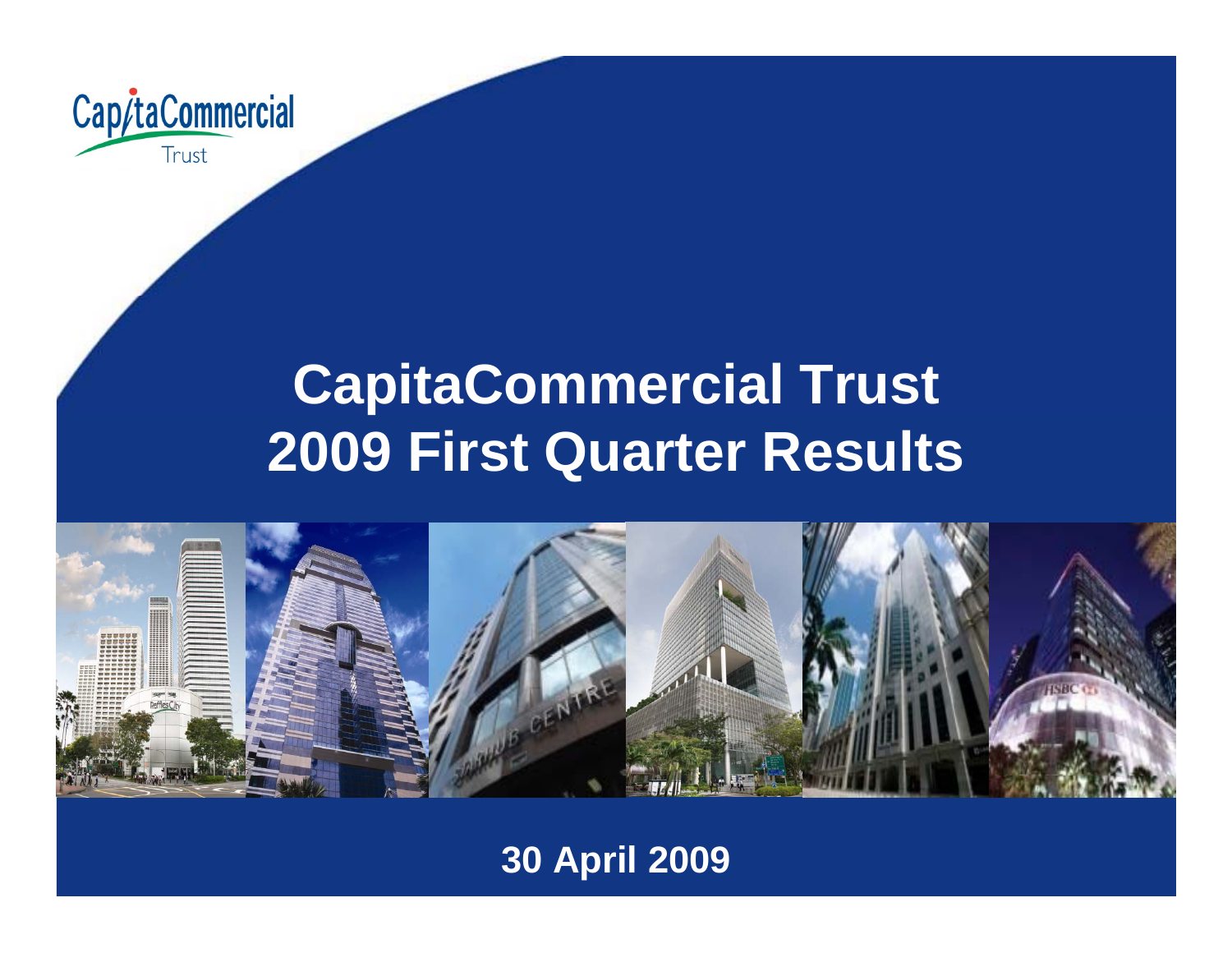

This presentation shall be read in conjunction with CCT's 2009 First Quarter Unaudited Financial **Statement Announcement.**

The past performance of CCT is not indicative of the future performance of CCT. Similarly, the past performance of CapitaCommercial Trust Management Limited, the manager of CCT is not indicative of the future performance of the Manager.

The value of units in CCT (CCT Units) and the income derived from them may fall as well as rise. The CCT Units are not obligations of, deposits in, or guaranteed by, the CCT Manager. An investment in the CCT Units is subject to investment risks, including the possible loss of the principal amount invested. Investors have no right to request that the CCT Manager redeem or purchase their CCT Units while the CCT Units are listed. It is intended that holders of the CCT Units may only deal in their CCT Units through trading on Singapore Exchange Securities Trading Limited (SGX-ST). Listing of the CCT Units on the SGX-ST does not guarantee <sup>a</sup> liquid market for the CCT Units.

This presentation may contain forward-looking statements that involve assumptions, risks and uncertainties. Actual future performance, outcomes and results may differ materially from those expressed in forward-looking statements as <sup>a</sup> result of <sup>a</sup> number of risks, uncertainties and assumptions. Representative examples of these factors include (without limitation) general industry and economic conditions, interest rate trends, cost of capital and capital availability, competition from other developments or companies, shifts in expected levels of occupancy rate, property rental income, charge out collections, changes in operating expenses (including employee wages, benefits and training costs), governmental and public policy changes and the continued availability of financing in the amounts and the terms necessary to support future business.

You are cautioned not to place undue reliance on these forward-looking statements, which are based on the current view of the CCT Manager on future events.

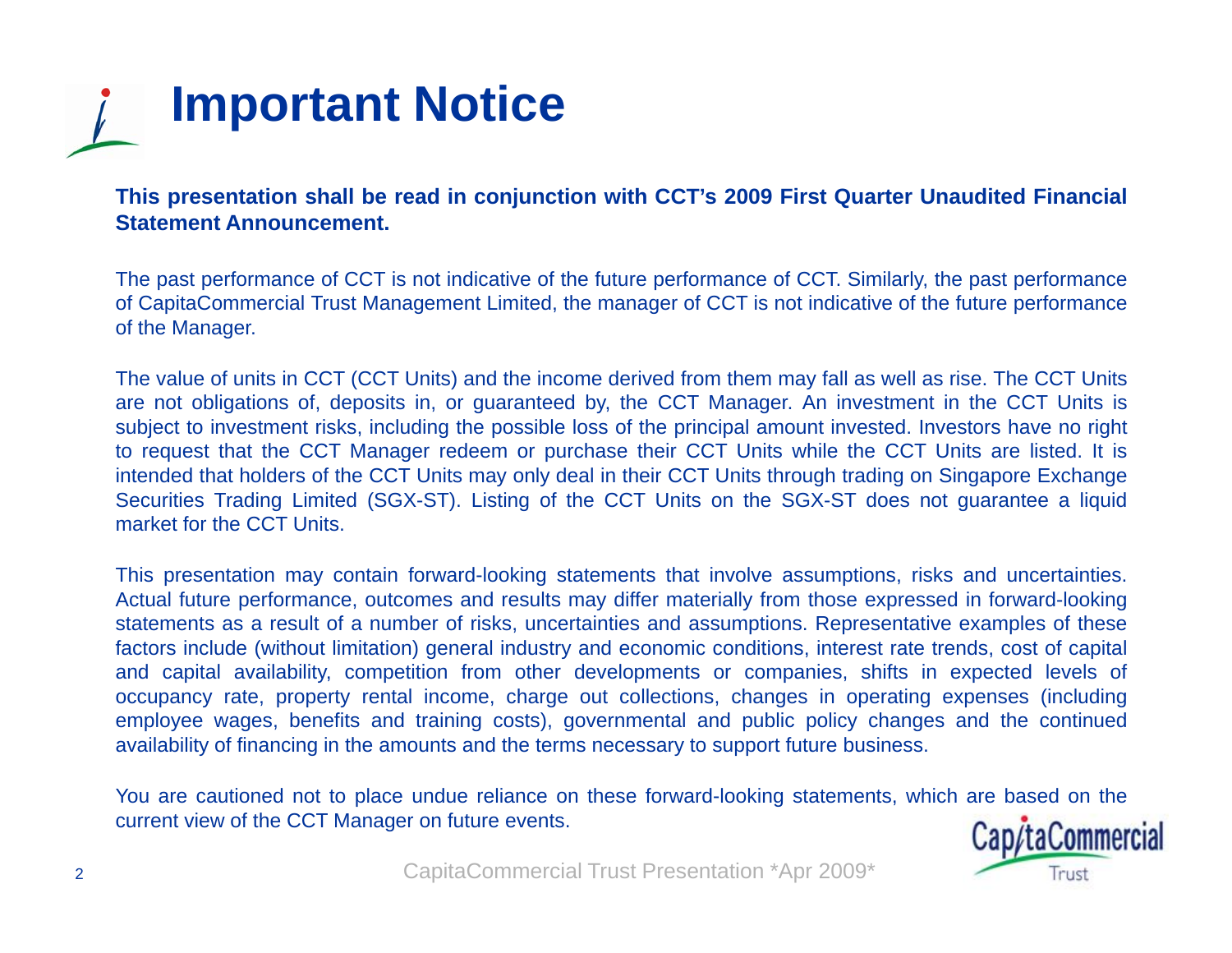

- **First Quarter Highlights**
- **Robust Financial Results**
- **Proactive Capital Management**
- **Stable Portfolio Growth**
- **Market Outlook**
- **Summary**
- **Supplementary Information**

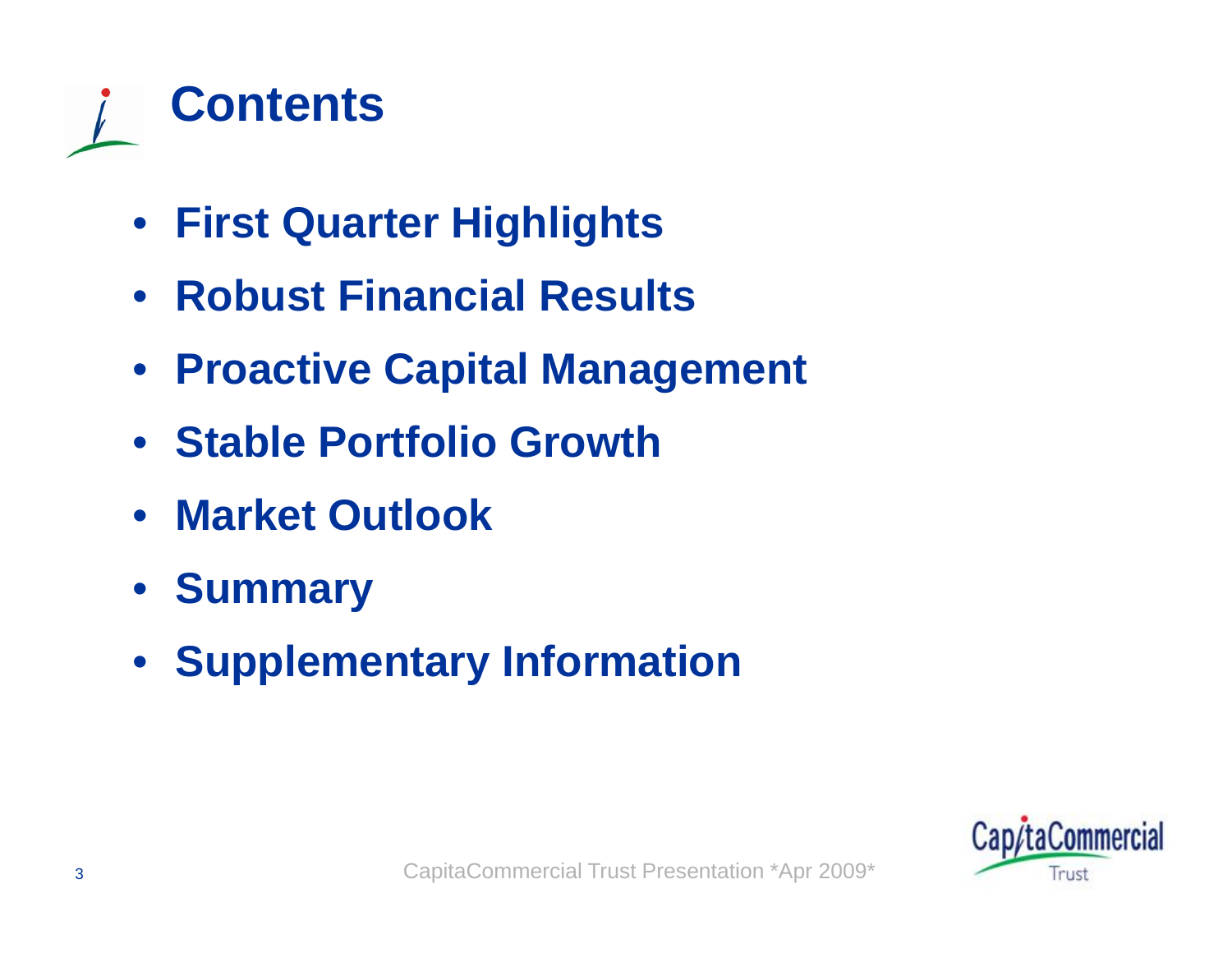## **First Quarter Hi g g hli ghts**



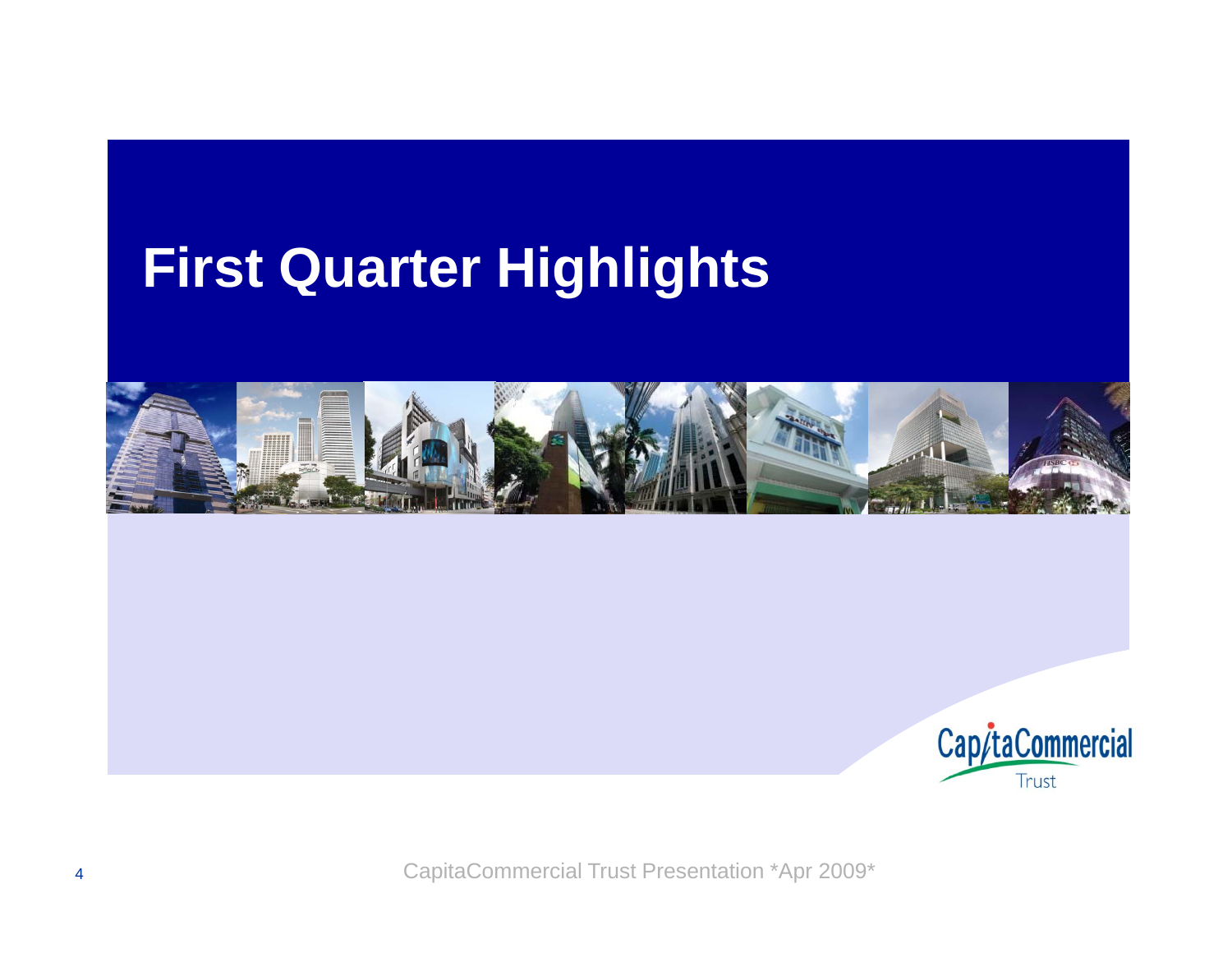# **1Q 2009 DPU Up 25.1% from 1Q 2008**



### Distribution Per Unit

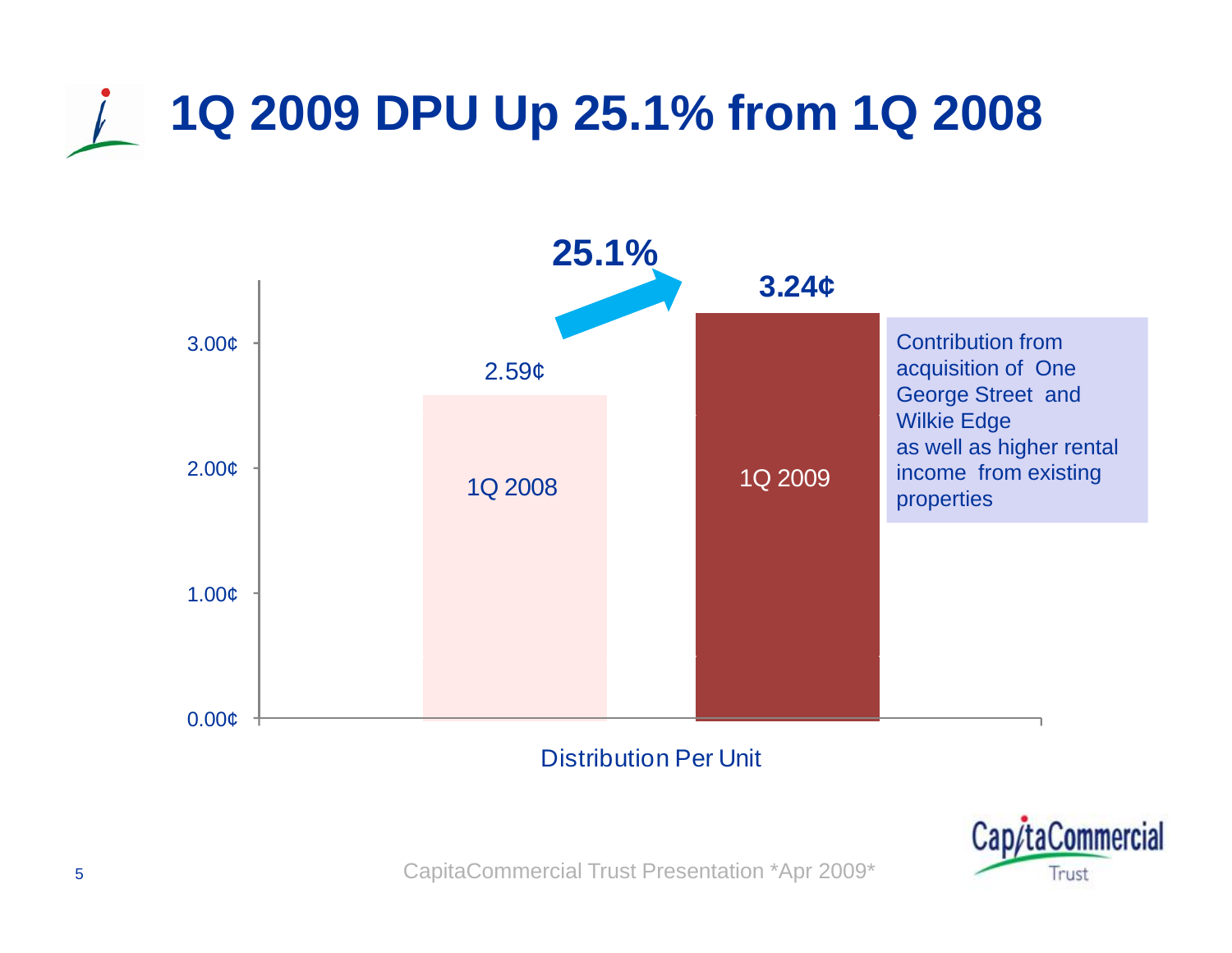## **Successfully Secured Refinancing for Debt Maturin g in 2009**

- •**Obtained commitment of S\$160 million from a bank**
- •**3 -year term loan secured over HSBC Building year term**
- $\bullet$ **All-in margin (inclusive of fees) is 3.0% per annum**
- $\bullet$  **D t t CCT' d S ' t Demons tra tes CCT's an Sponsor's s trong relationship with banks**
- $\bullet$ **No more refinancing requirement for 2009**

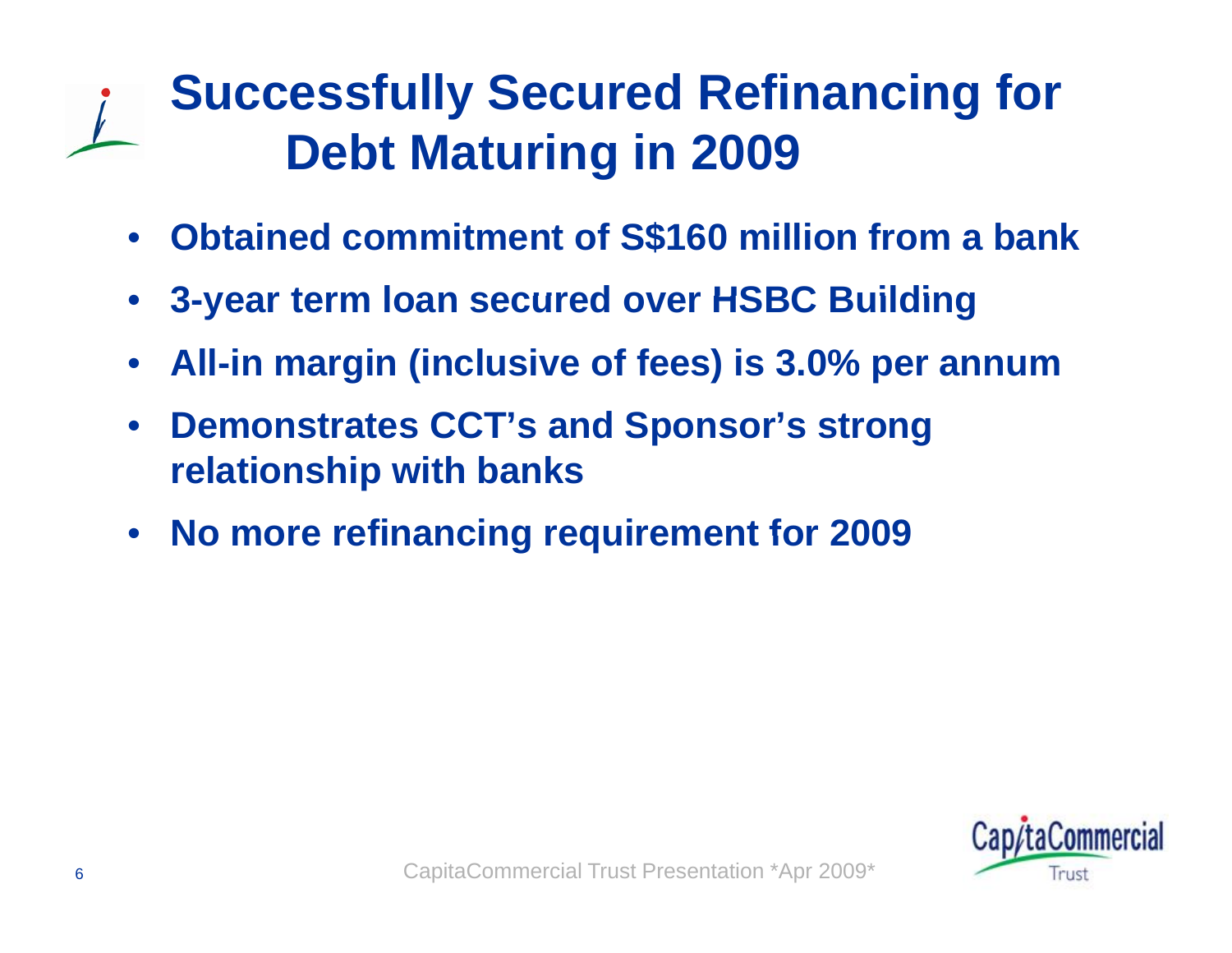

- • **Signed on new leases and renewals for an aggregate area of 335,800 square feet in the first four months of 2009**
	- Tenants include Legg Mason, CapitaLand, BNI and Koufu
	- – Key sectors: government, retail, banking, insurance & financial services
- **Positive rental reversion on a weighted average basis at about 49% higher than previously signed rents**
- $\bullet$  **Achieved portfolio committed occupancy of 97.7% as at 30 p 009 30 April 2009**

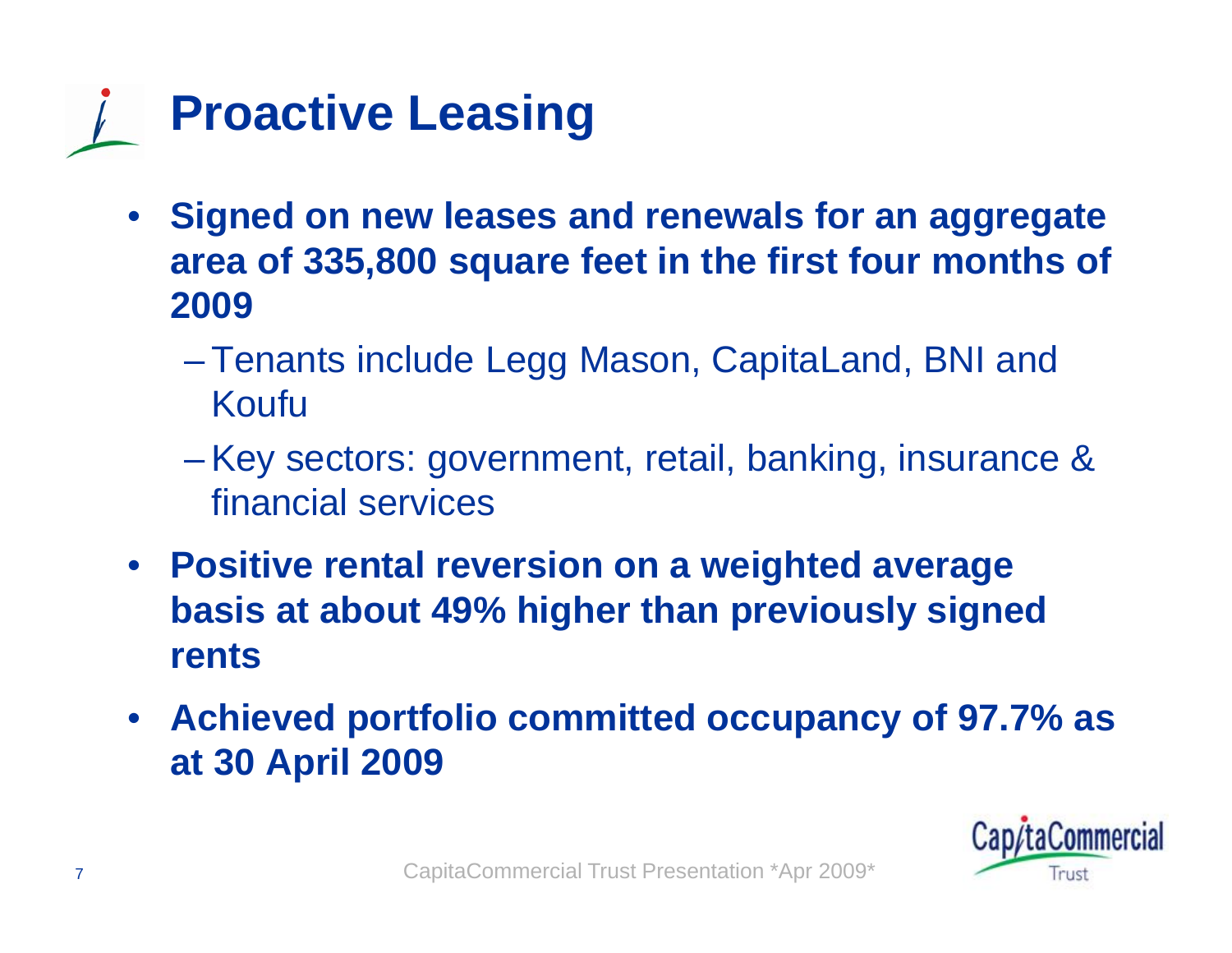### **Robust Financial Results**



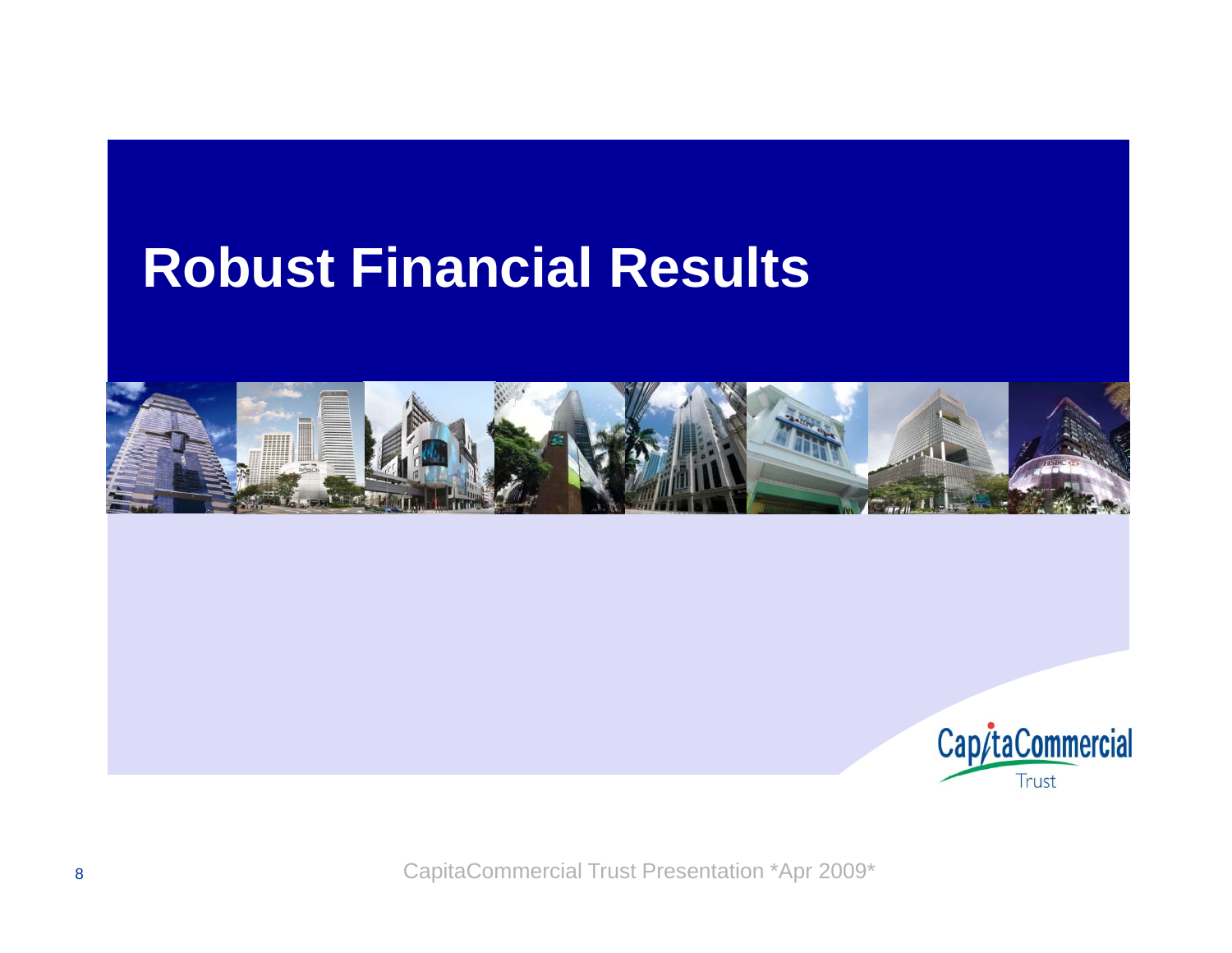### **1Q 2009 Distributable Income Above Forecast by 16.0%**



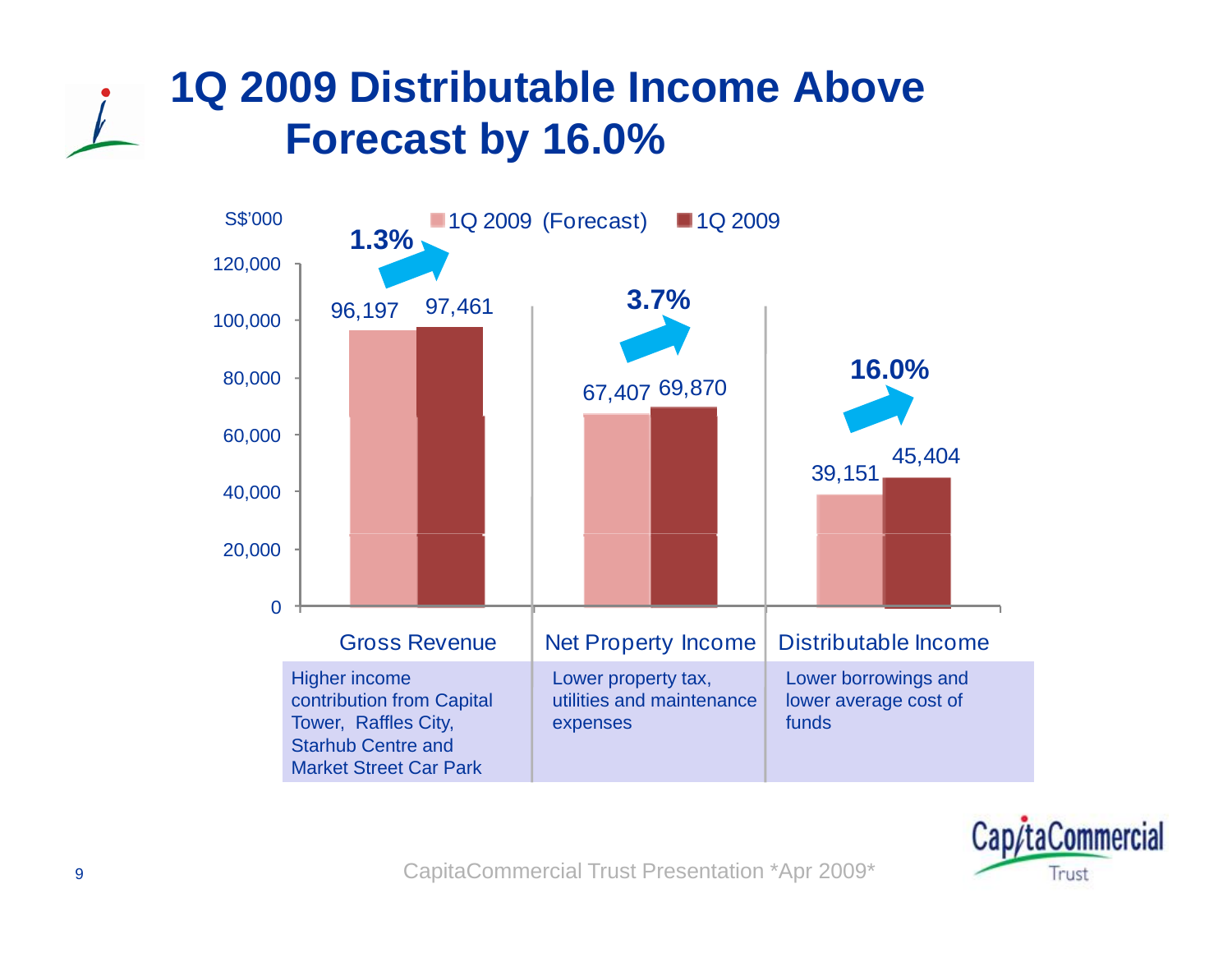### **1Q 2009 Gross Revenue Up by 36.9% Compared with 1Q 2008**



CapitaCommercial Trust Presentation \*Apr 2009\*

Trust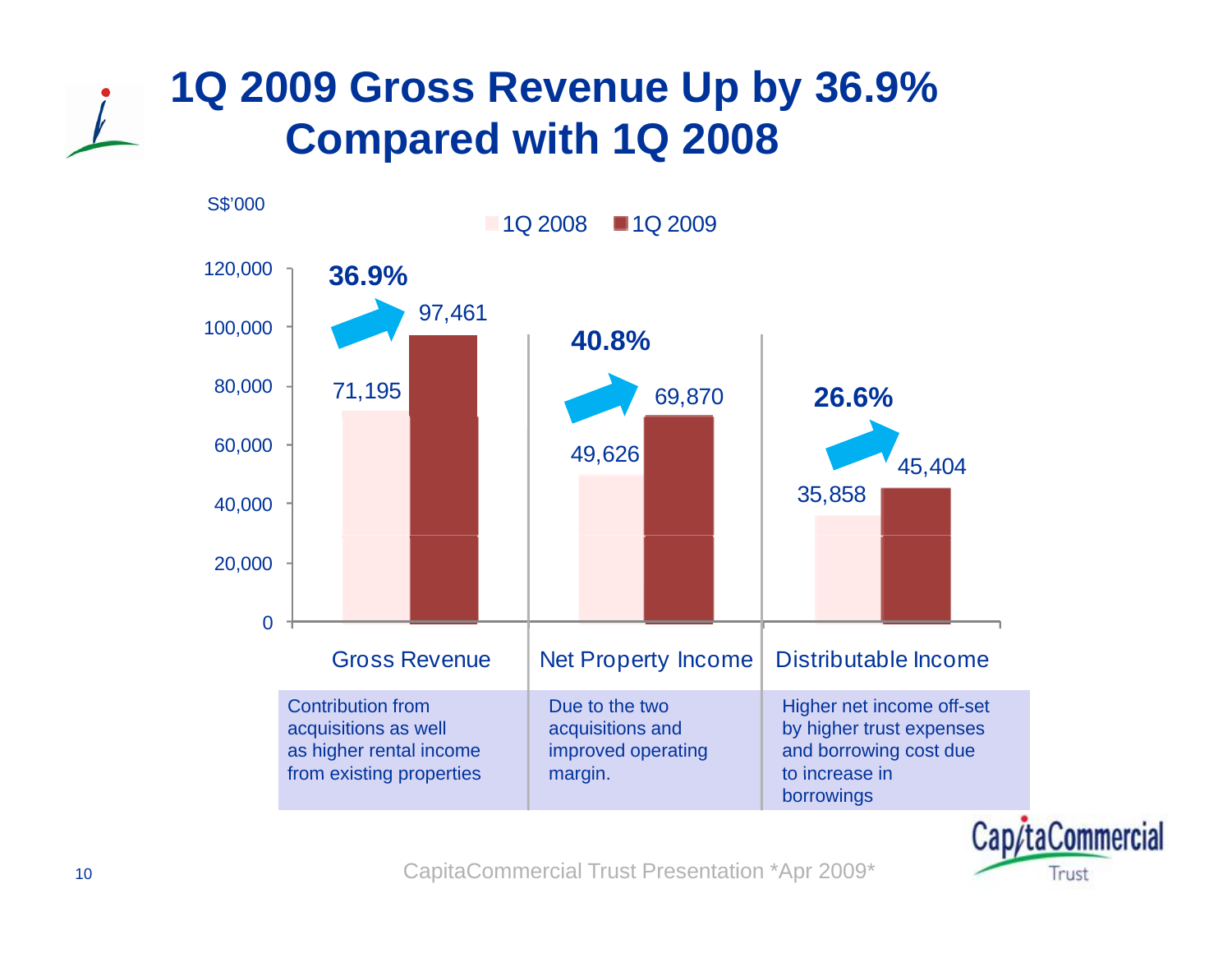

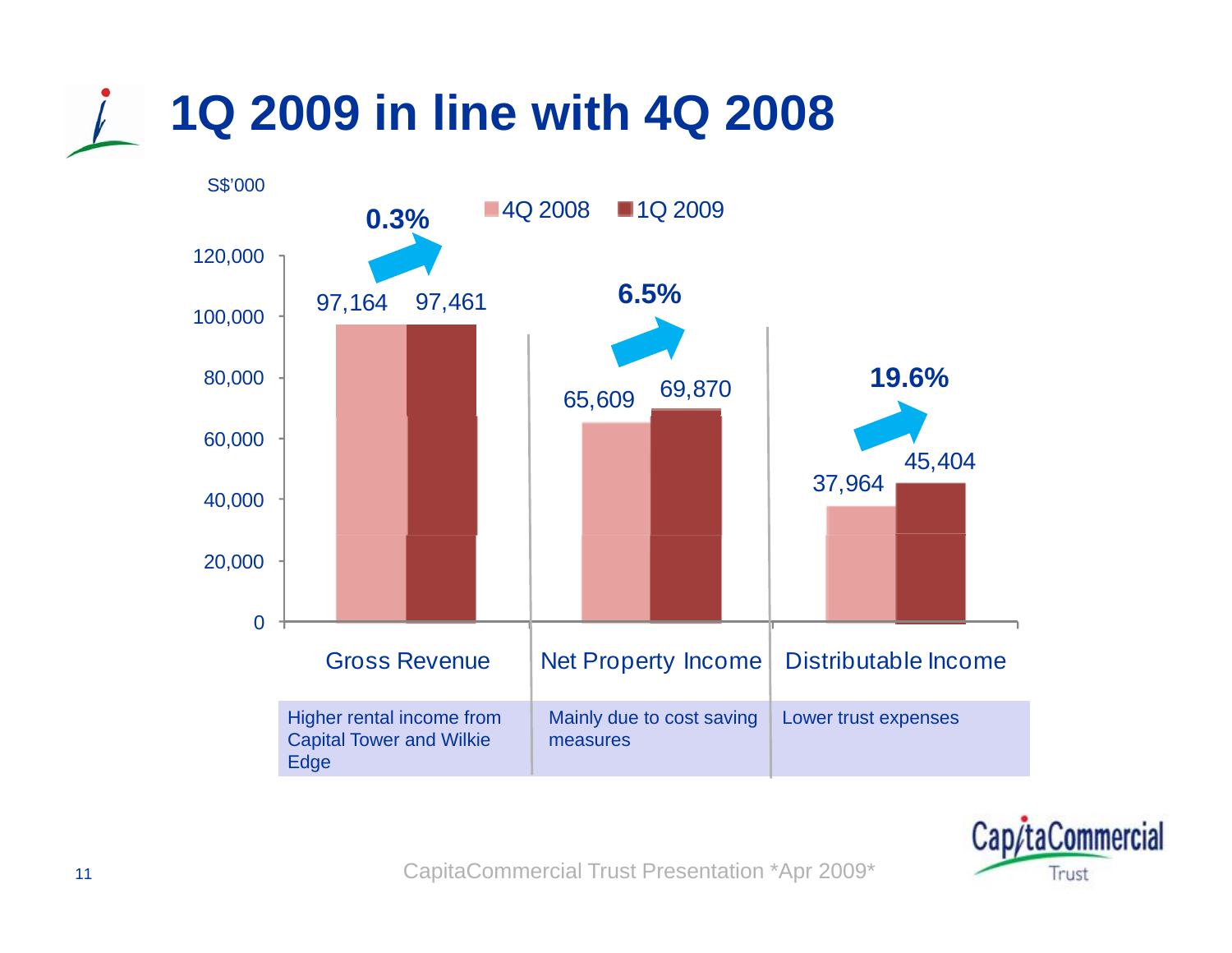## **Proactive Capital Management**



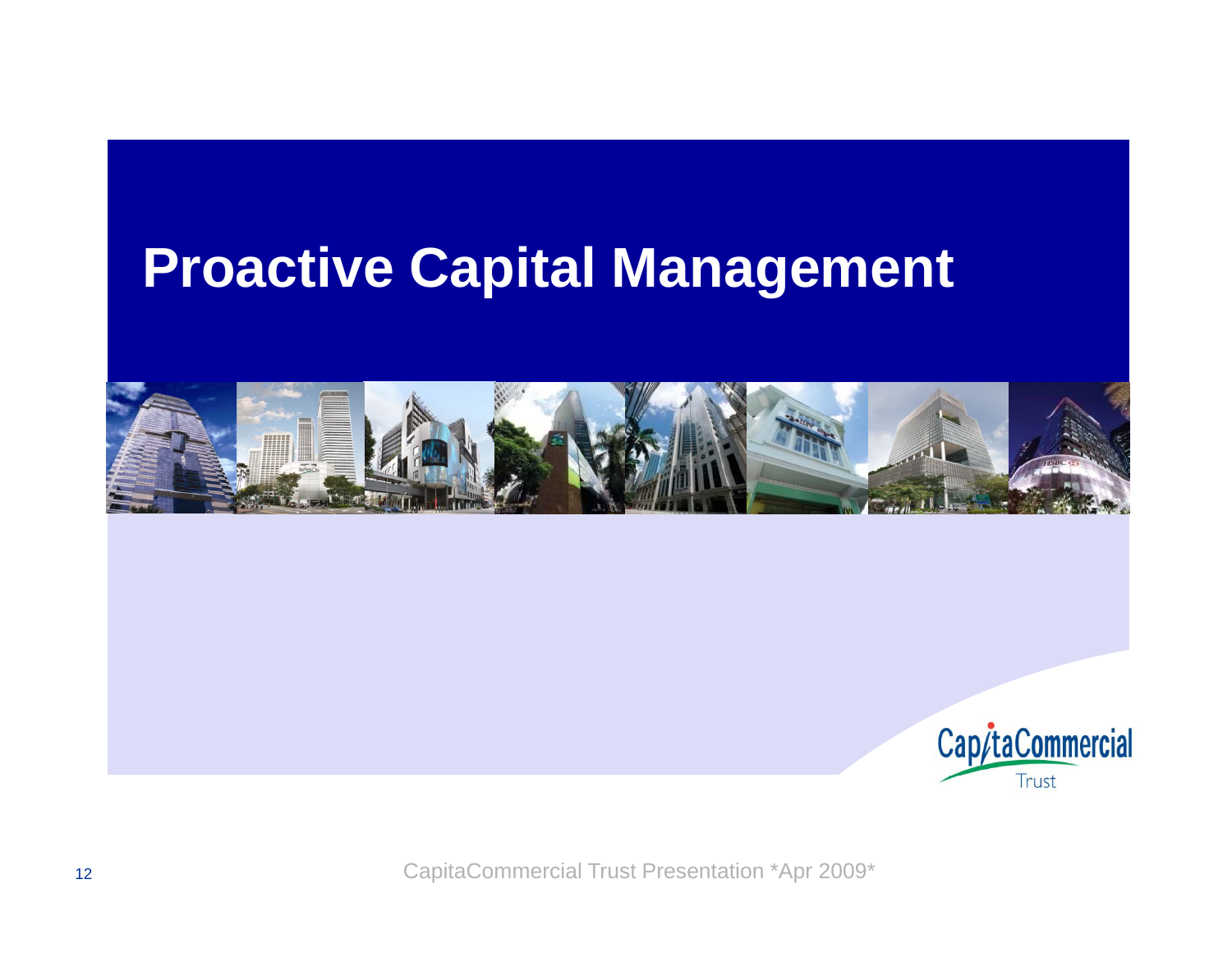# **Total Assets at S\$6.9B, Adj. NAV at S\$2.91**

|                                      | 31 Mar 09<br><b>S\$'000</b> | 31 Dec 08<br><b>S\$'000</b> |
|--------------------------------------|-----------------------------|-----------------------------|
| Non-current assets                   | 6,785,655                   | 6,785,965                   |
| <b>Current assets</b>                | 79,046                      | 85,426                      |
| <b>Total assets</b>                  | 6,864,701                   | 6,871,391                   |
| Current liabilities <sup>1</sup>     | 396,460                     | 793,555                     |
| Non-current liabilities <sup>2</sup> | 2,345,513                   | 1,922,945                   |
| <b>Net assets</b>                    | 4,122,728                   | 4,154,891                   |
| <b>Unitholders' funds</b>            | 4,122,728                   | 4,154,891                   |
| <b>NAV</b>                           | 2.94                        | 2.97                        |
| <b>Adjusted NAV 3</b>                | 2.91                        | 2.92                        |

Notes (Comparing Mar 2009 and Dec 2008):

- (1) Increase due to drawdown of S\$40 million short term loan and reclassification of S\$150 million medium term notes due within 12 months
- (2) Increase due to the addition of S\$580 million three-year term loan offset by the reclassification of S\$150 million medium term notes mentioned in Note 1.
- (3) Assuming the distributable income has been paid out to the unitholders

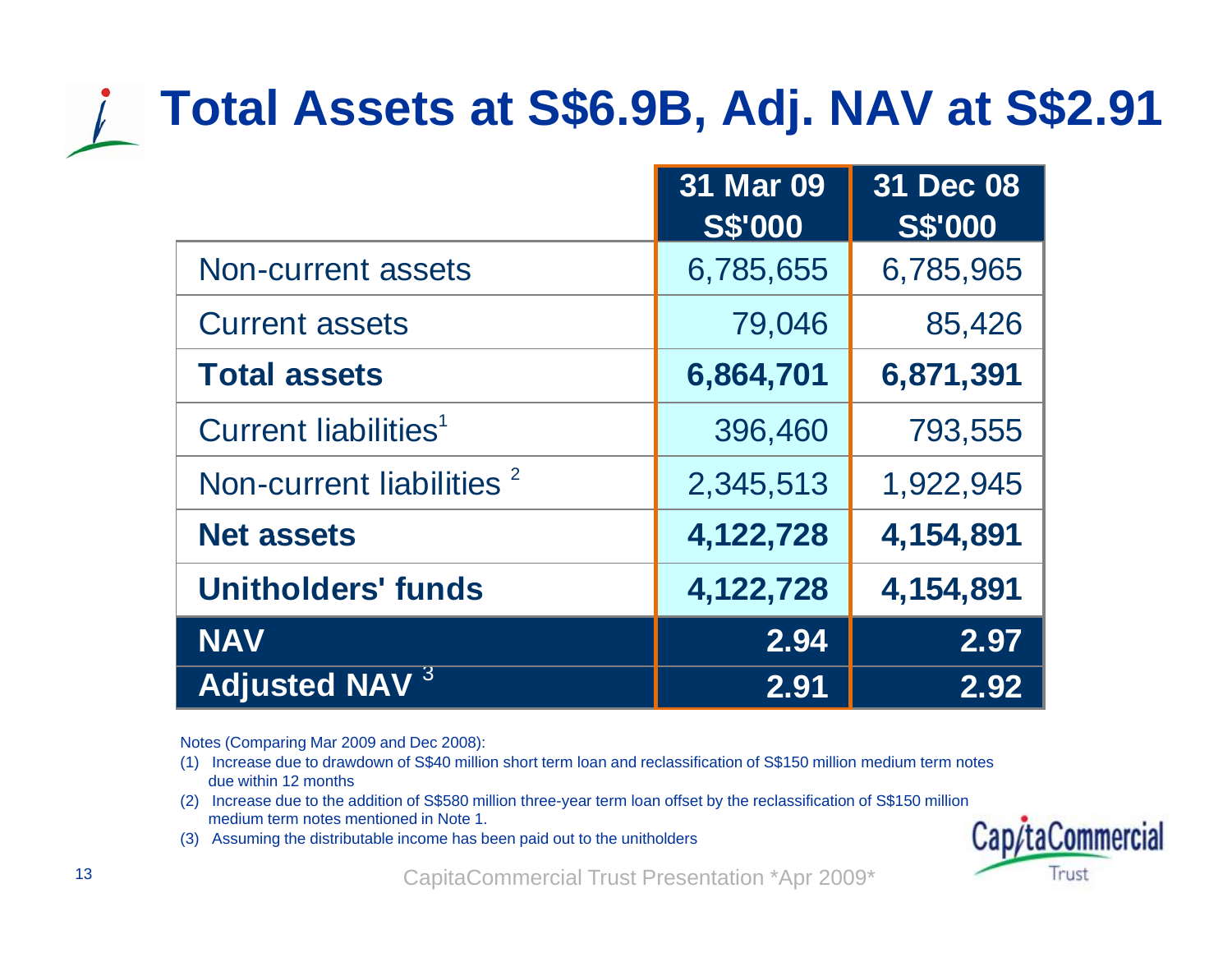## **Secured Bank Commitment of S\$160m to refinance 2009 outstandin g debt**

#### S\$ million



#### Notes:

- (1) Gross borrowings of CCT (inclusive of 60% interest in RCS Trust ) over total deposited properties of CCT (inclusive of 60% interest in RCS Trust )
- (2) Ratio of net investment income before interest, tax and amortisation of CCT (inclusive of 60% interest in RCS Trust ) over interest expenses of CCT (inclusive of 60% interest in RCS Trust )
- (3) Average fixed rate term to expiry of the loan profile

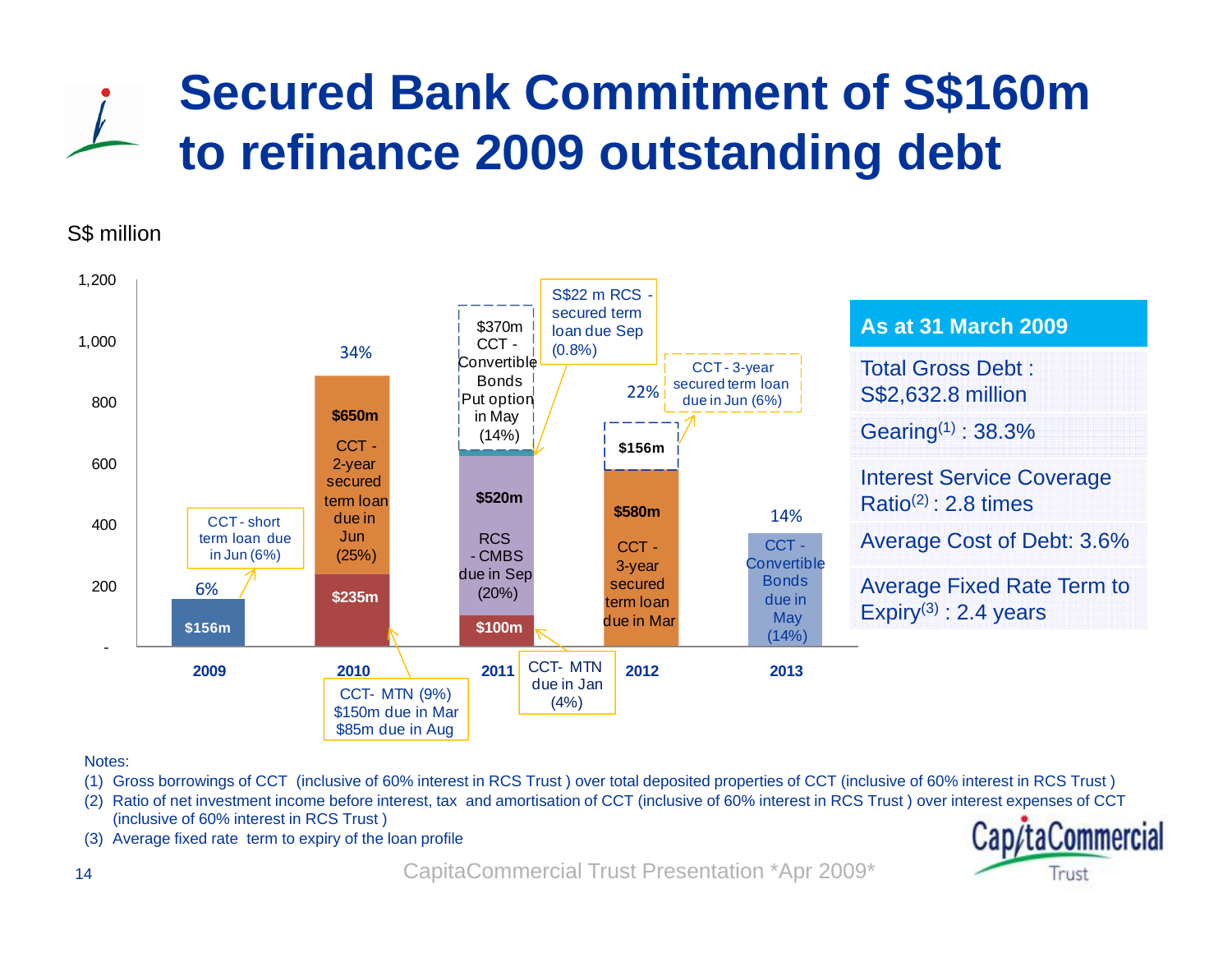### **Stable Portfolio Growth**



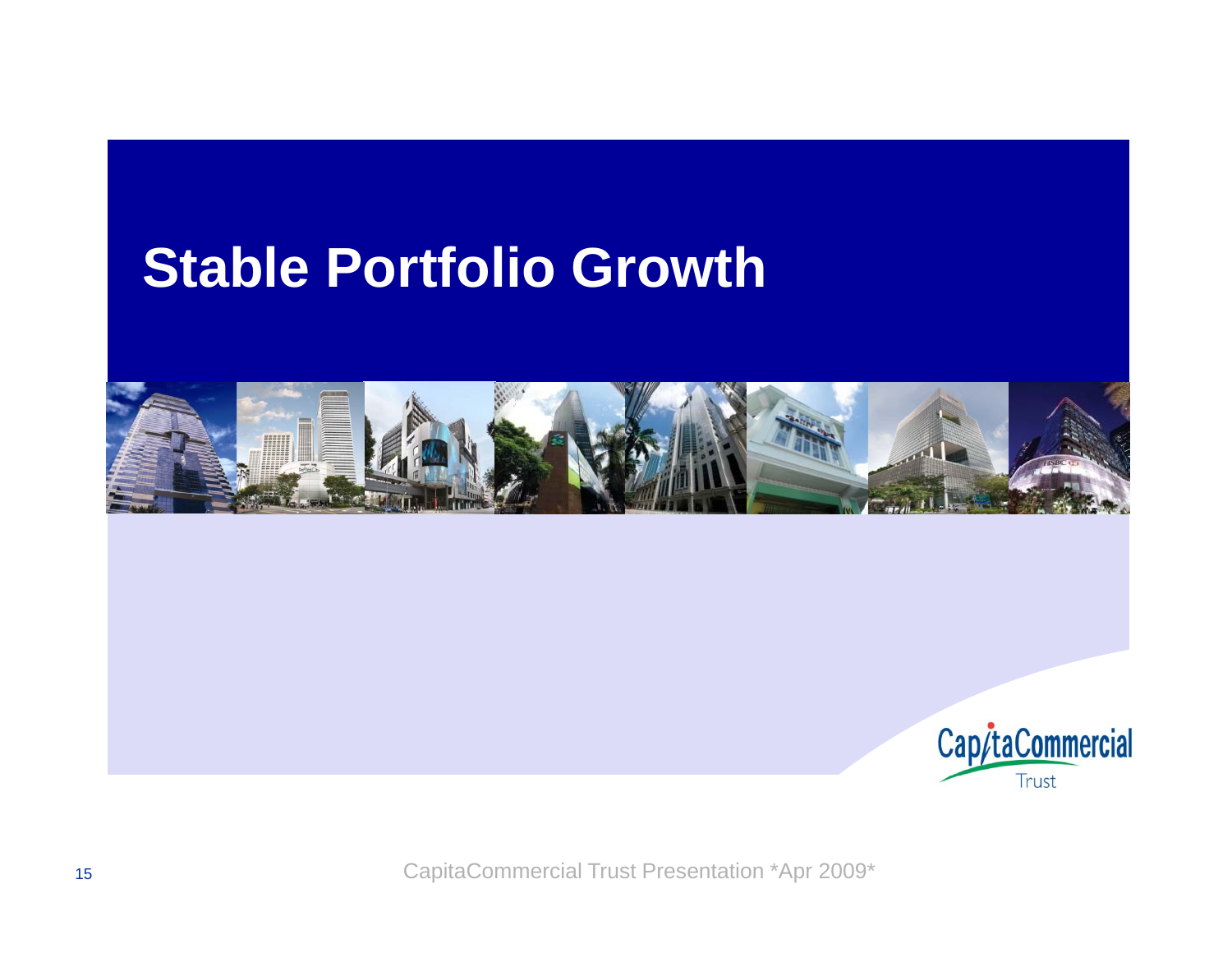## **Gross Rental Income Predominantly Contributed b y Grade A Offices**

**CCT's Focus is Owning and Investing in Real Estate and Real Estate-related Assets, which are Income-producing and used, y, p or Predominantl y used, for Commercial Pur poses**

> **Major usage mix for CCT properties By Gross Rental Income for the Month of March 2009**

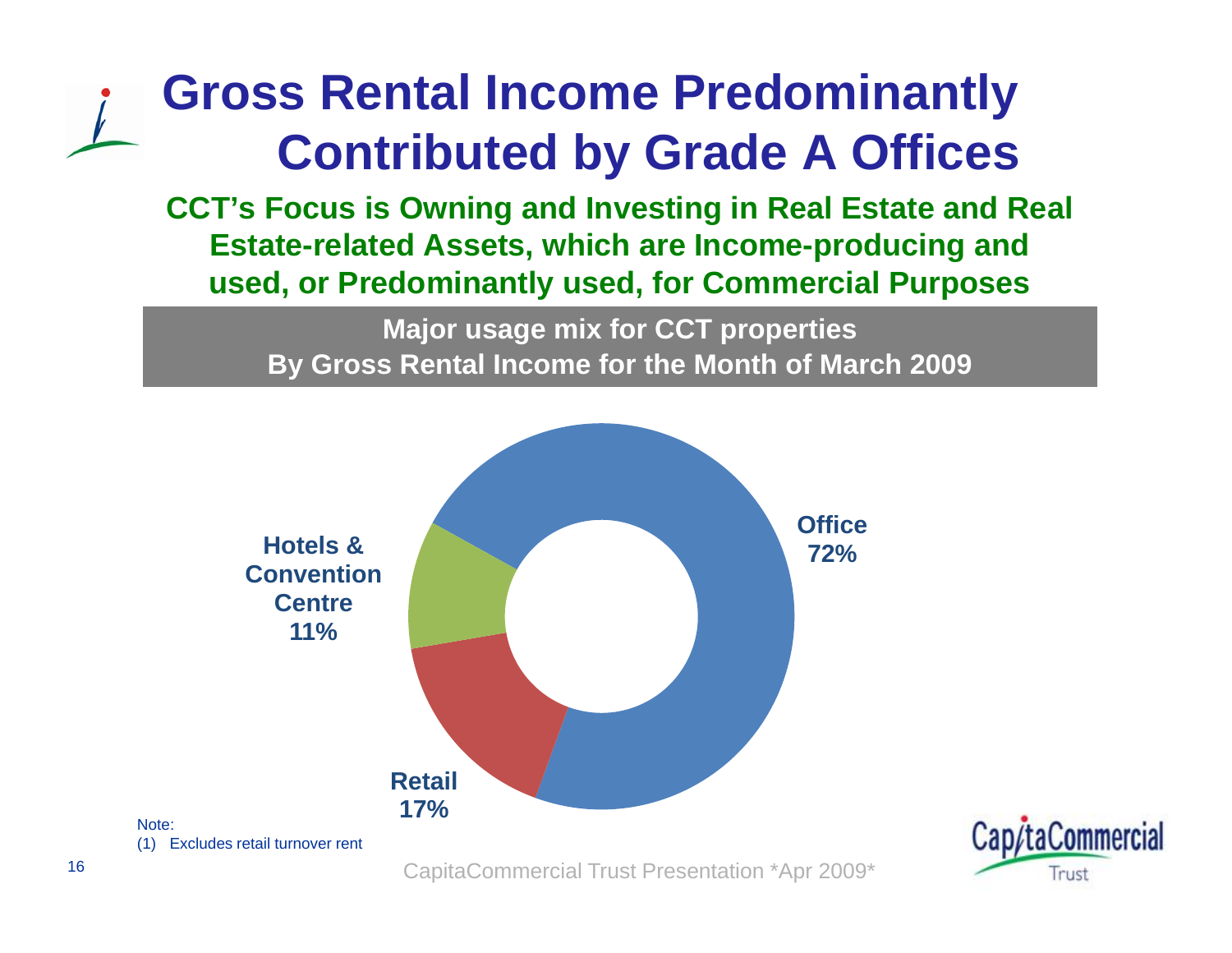# **Portfolio Diversification with Focus on Quality**

### **About 80% of 1Q 2009 Net Property Income from Grade A Offices and Raffles City**

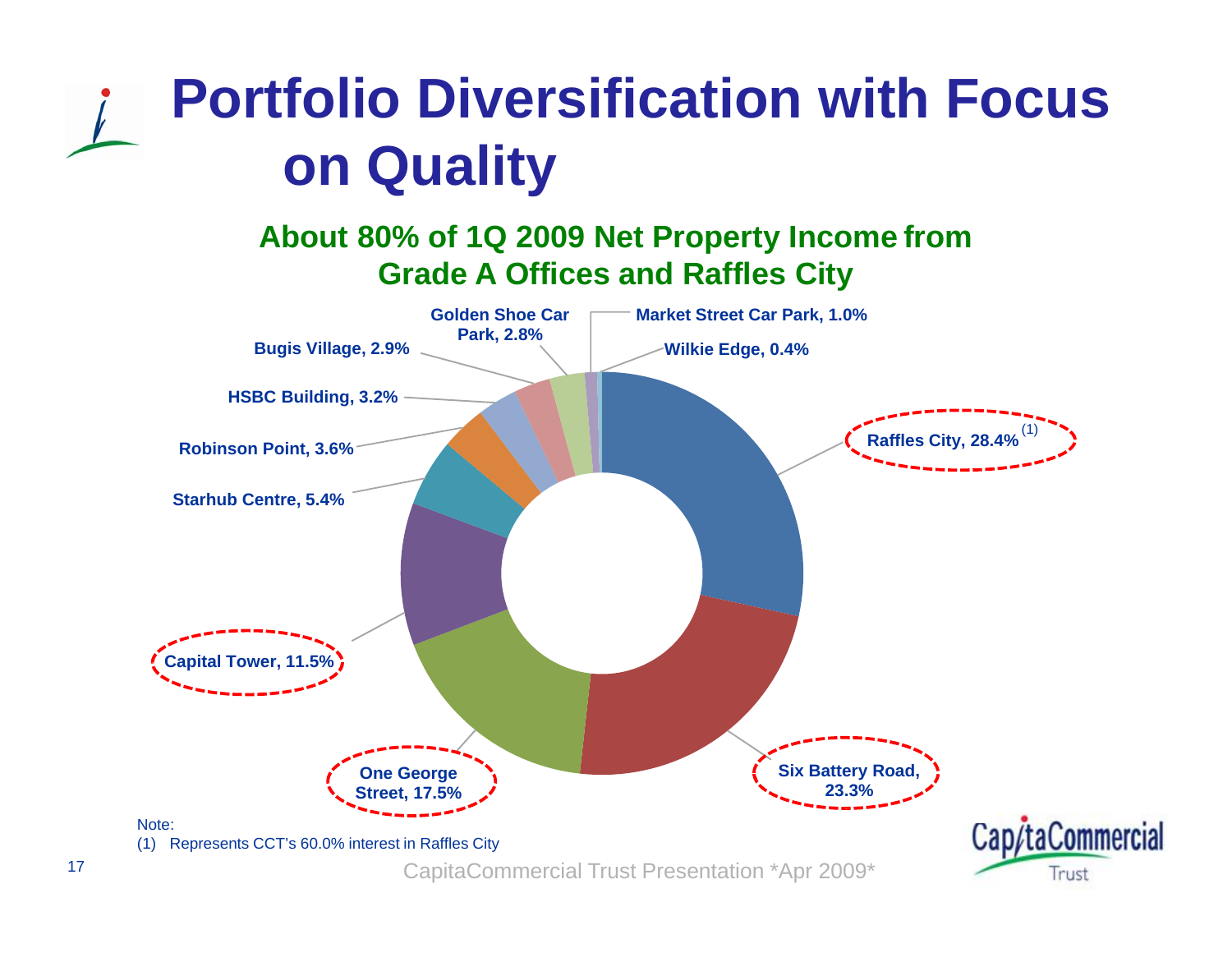# **Diverse Tenant Mix(1) in CCT's Portfolio**



![](_page_17_Picture_2.jpeg)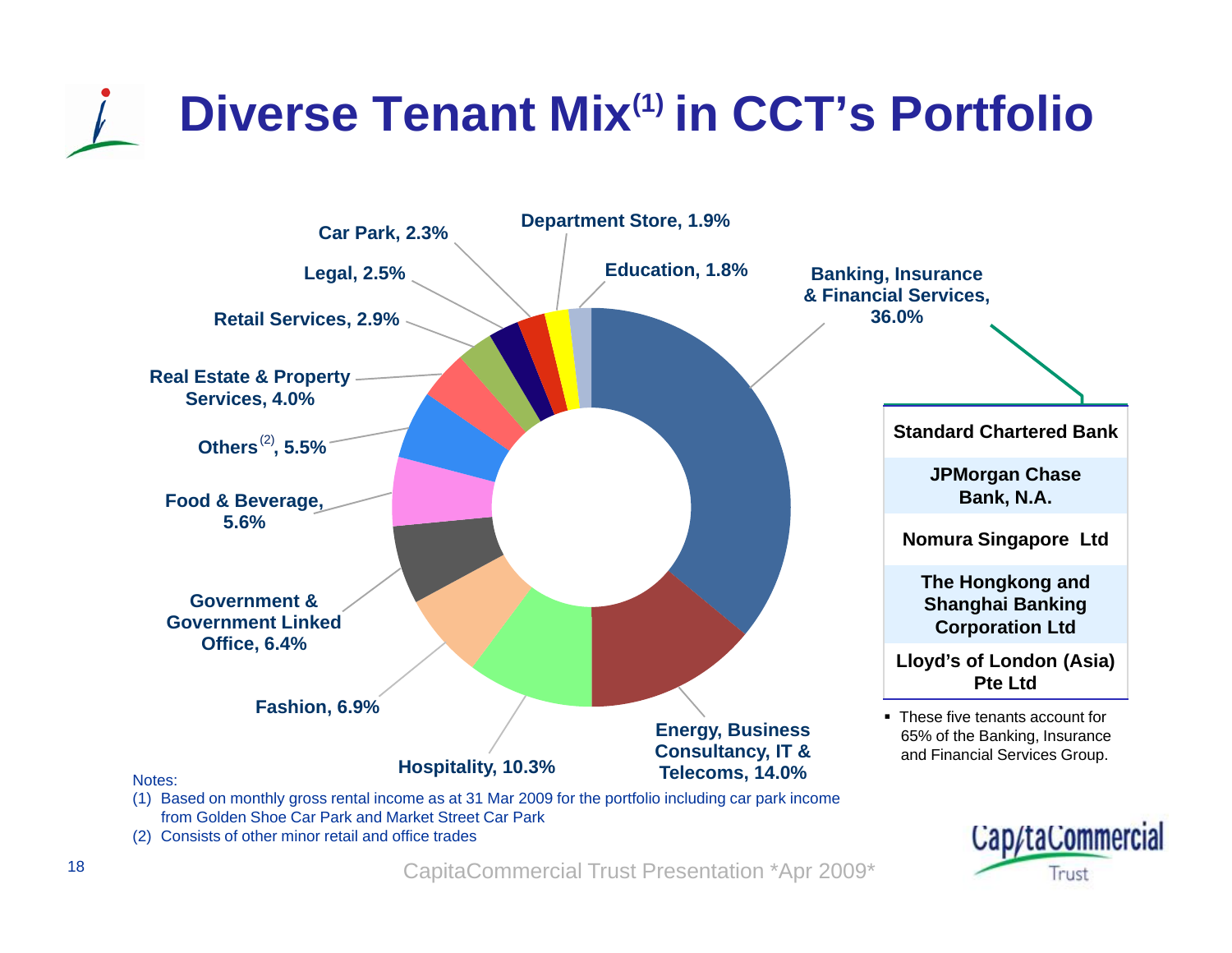![](_page_18_Picture_0.jpeg)

### **Weighted Average Lease Term to Expiry (by Floor Area) for Top 10 Tenants as at 31 Mar 2009= 6.4 years**

![](_page_18_Figure_2.jpeg)

Note:

(1) Based on monthly gross rental income contribution as at 31 March 2009 (excluding retail turnover rent)

![](_page_18_Picture_5.jpeg)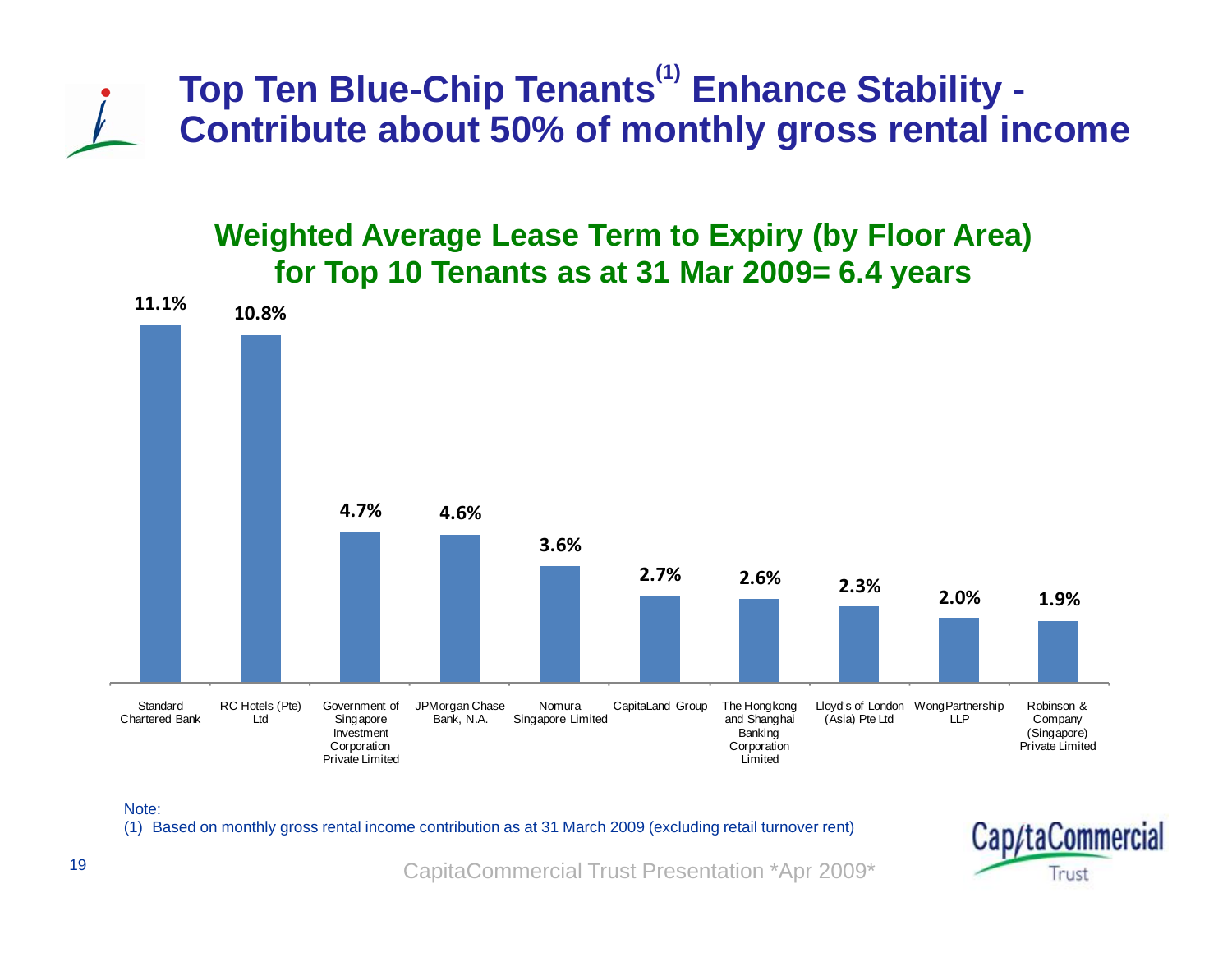## **Committed occupancy consistently above market levels**

![](_page_19_Figure_1.jpeg)

![](_page_19_Figure_2.jpeg)

-CCT Occupancy Rate — URA Occupancy Index

Cap/taCommercial Trust

**Committed** Occupancy as at 30 April

2009 is **97.7%** 

(1) Source: CBRE (as at Q1 2009)

20

Note: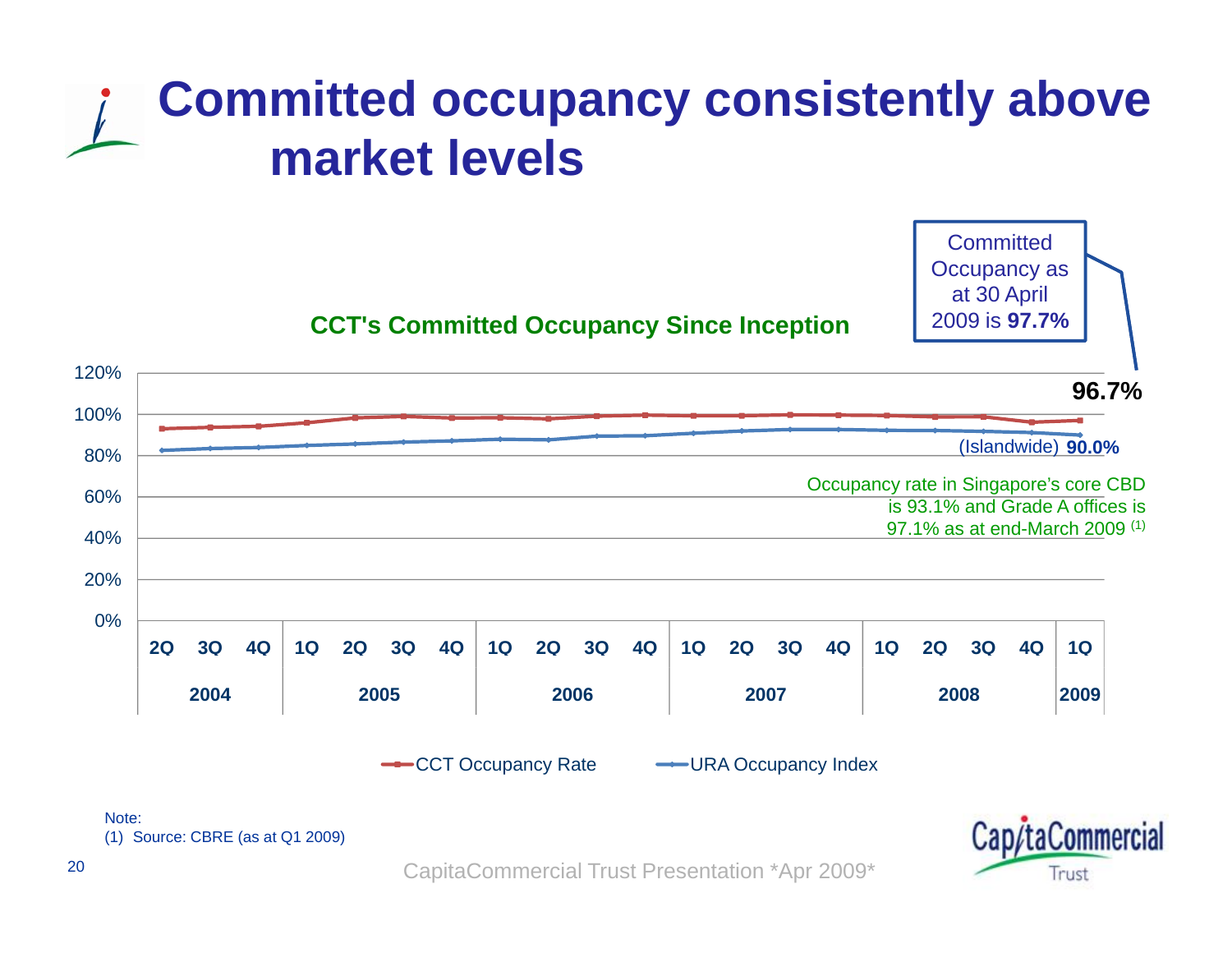### **Almost Half of the Leases Expiring in 2009 have already been Renewed**

### Leases up for Renewal (by monthly gross rental income) $^{\textrm{\tiny{(1)}}}$ **as at 31 March 2009**

![](_page_20_Figure_2.jpeg)

(1) Excludes turnover rent

![](_page_20_Picture_4.jpeg)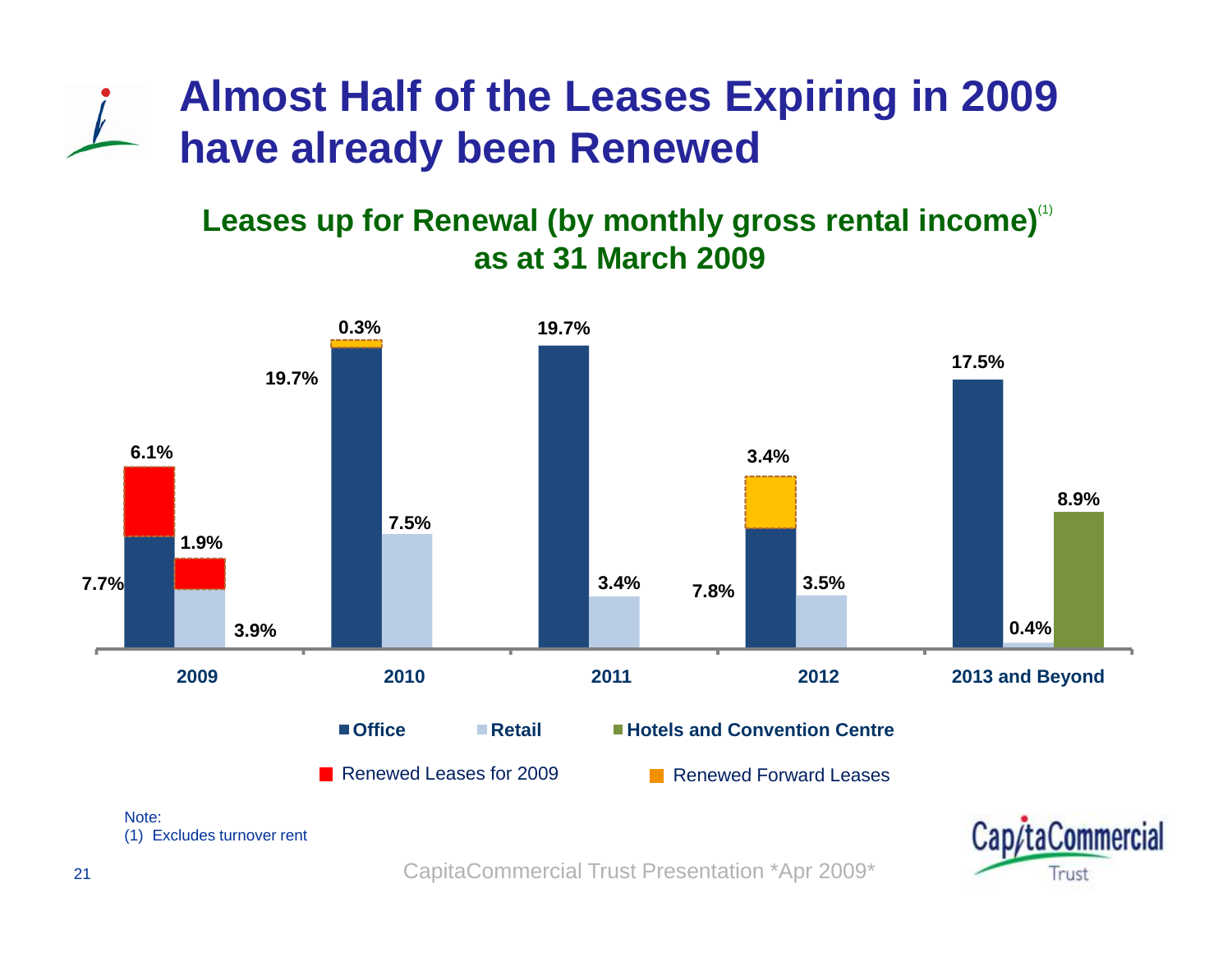### **Almost Half of the Office Leases Expiring in 2009 have already been Renewed**

**Office Leases Expiring as a percentage of monthly office gross rental income as at 31 March 2009**

![](_page_21_Figure_2.jpeg)

![](_page_21_Picture_3.jpeg)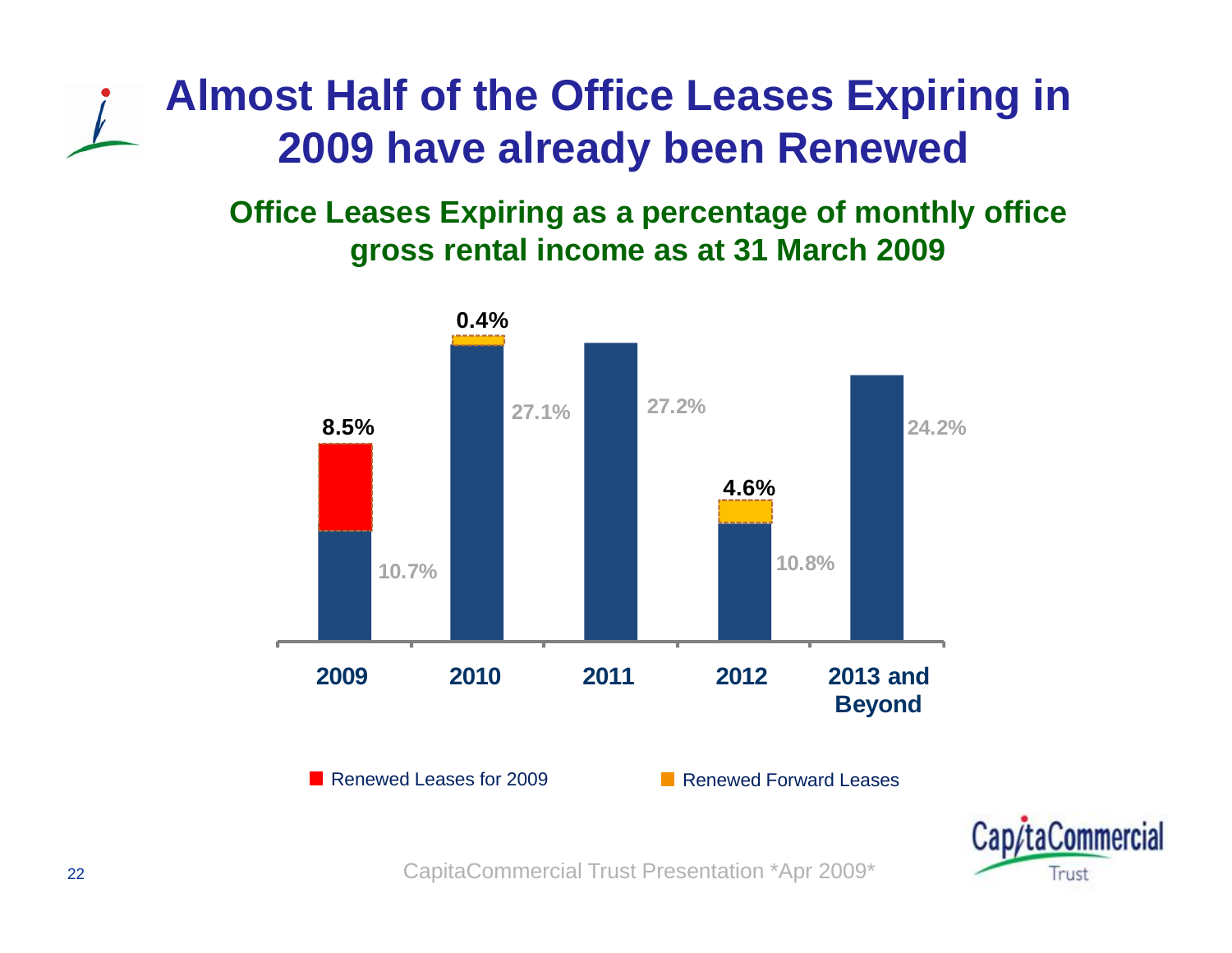### **Potential Rental Upside from Lease Renewals in 2009**

![](_page_22_Figure_1.jpeg)

#### Notes:

- (1) Source: CBRE (as at Q1 2009)
- (2) Has embedded yield protection of 4.25% p.a., based on purchase consideration of S\$1.165 billion until 10 July 2013 from CapitaLand. This eliminates downside rental risk for One George Street during the yield protection period, but allows CCT to benefit from any upside in rental reversion.

![](_page_22_Picture_5.jpeg)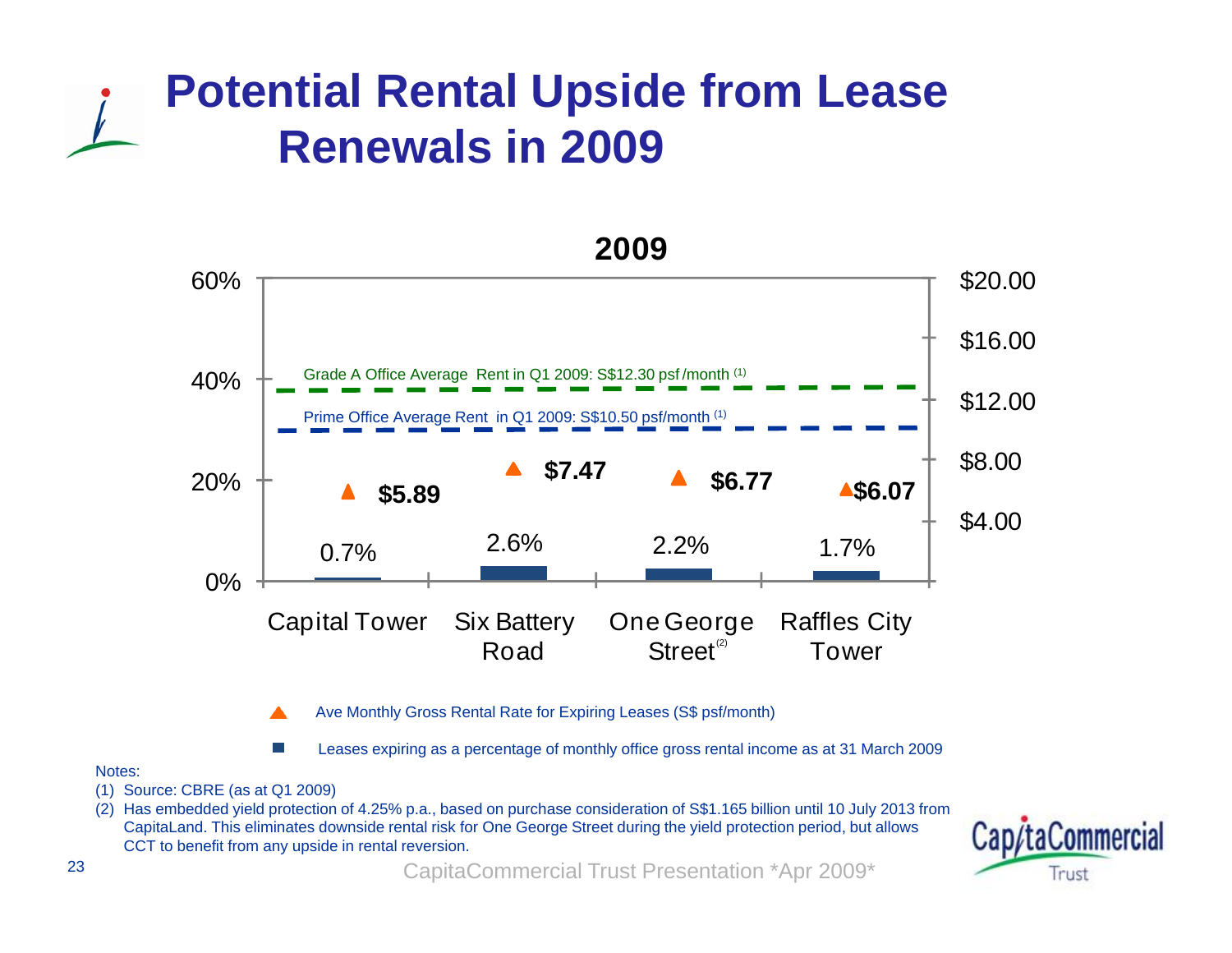### **Limited Percentage of Leases Expiring for the Four Key Office Buildings**

### **Lowers the potential and downside risks associated with the Singapore Office Market over these time periods**

![](_page_23_Figure_2.jpeg)

Ave Monthly Gross Rental Rate for Expiring Leases(S \$ psf/month)

Leases expiring as a percentage of monthly office gross rental income as at 31 March 2009

#### Note:

(1) Has embedded yield protection of 4.25% p.a., based on purchase consideration of S\$1.165 billion until 10 July 2013 from CapitaLand. This eliminates downside rental risk for One George Street during the yield protection period, but allows CCT to benefit from any upside in rental reversion.

![](_page_23_Picture_7.jpeg)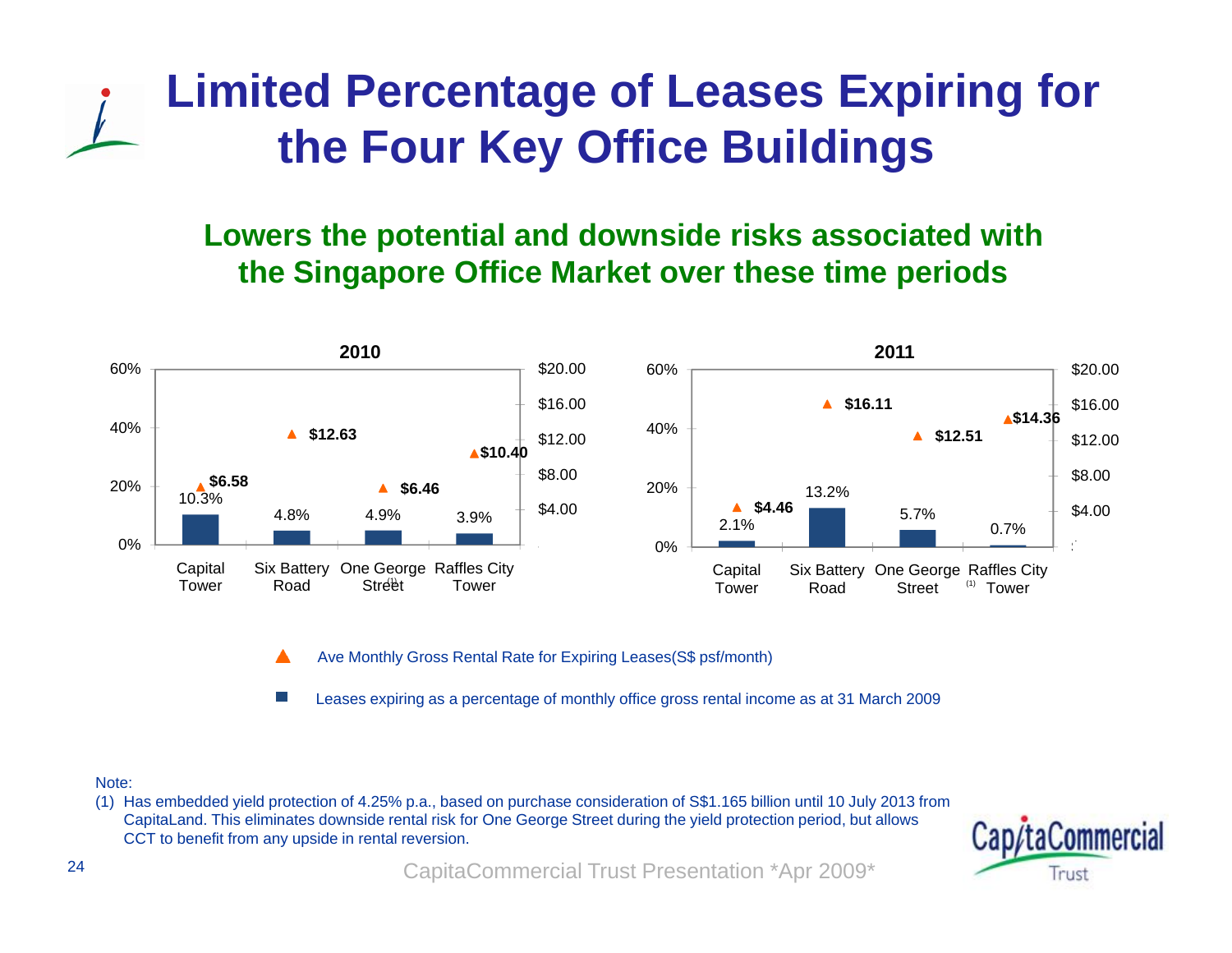### **Average CCT Office Portfolio Rent still Lower than Monthl y Market Rents**

![](_page_24_Figure_1.jpeg)

![](_page_24_Figure_2.jpeg)

(2) Source for office market rent: CBRE (figures as at end of each quarter)

![](_page_24_Picture_4.jpeg)

CapitaCommercial Trust Presentation \*Apr 2009\*

Notes: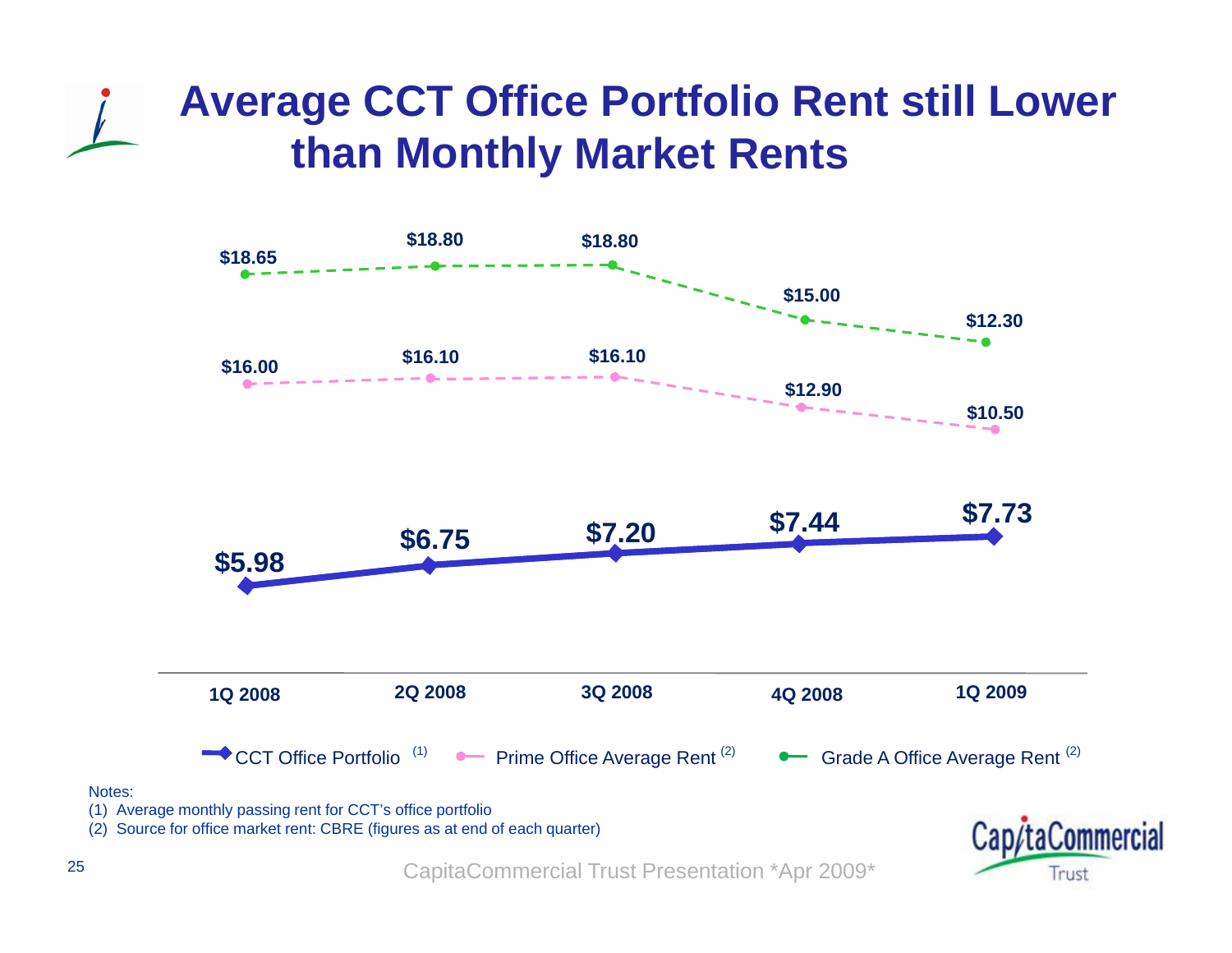### **Market Outlook**

![](_page_25_Picture_1.jpeg)

![](_page_25_Picture_2.jpeg)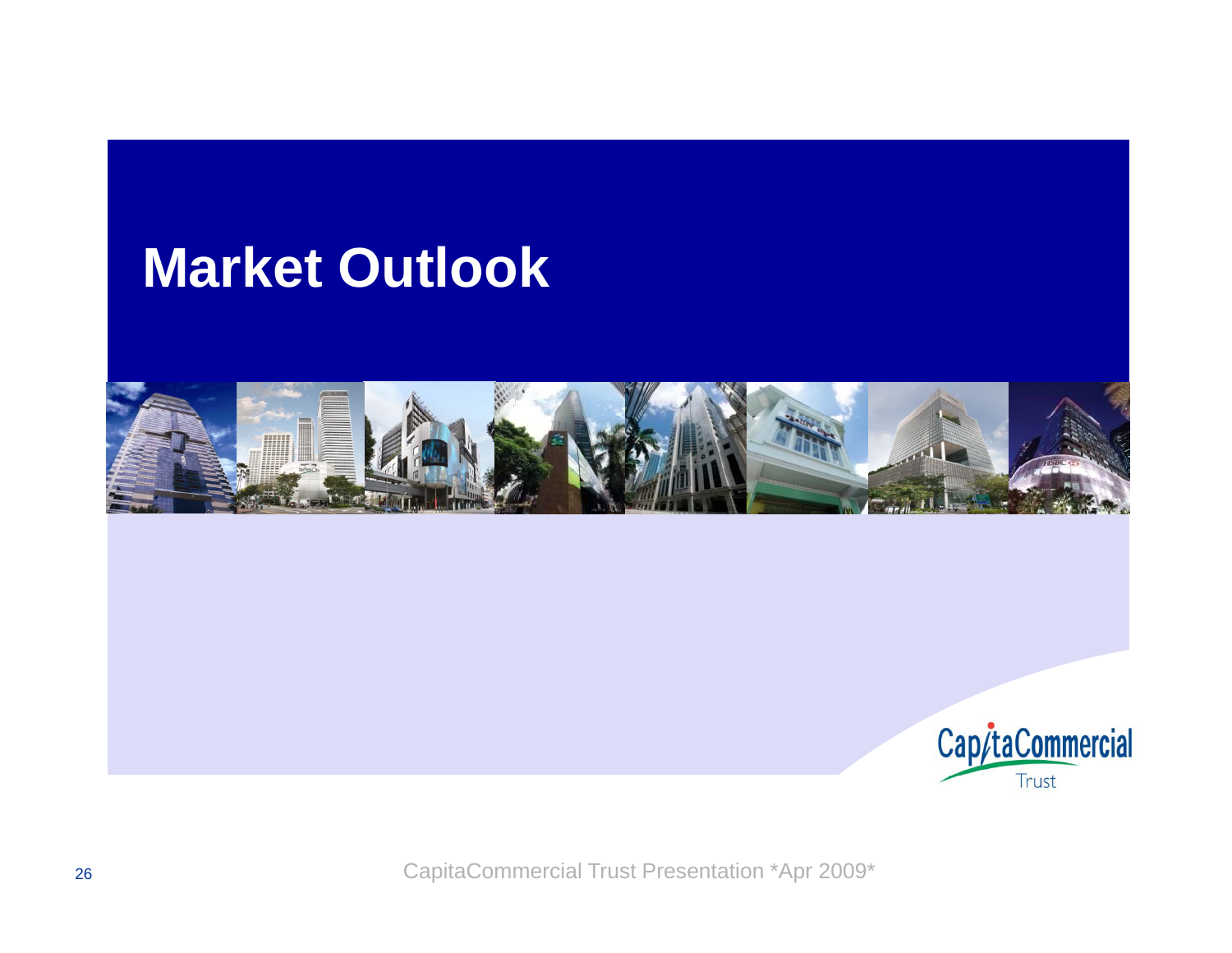# **Expects 2009 to be a Challenging Year**

- • **Ministry of Trade and Industry (MTI) expects Singapore's GDP to contract by 6.0 to 9.0 per cent in 2009**
- **Singapore government has announced a set of expansionary budget measures**
	- to stimulate the economy, and
	- to enhance the country's capabilities and competitiveness in the long term
- •**Global economies expected to remain weak**

![](_page_26_Picture_6.jpeg)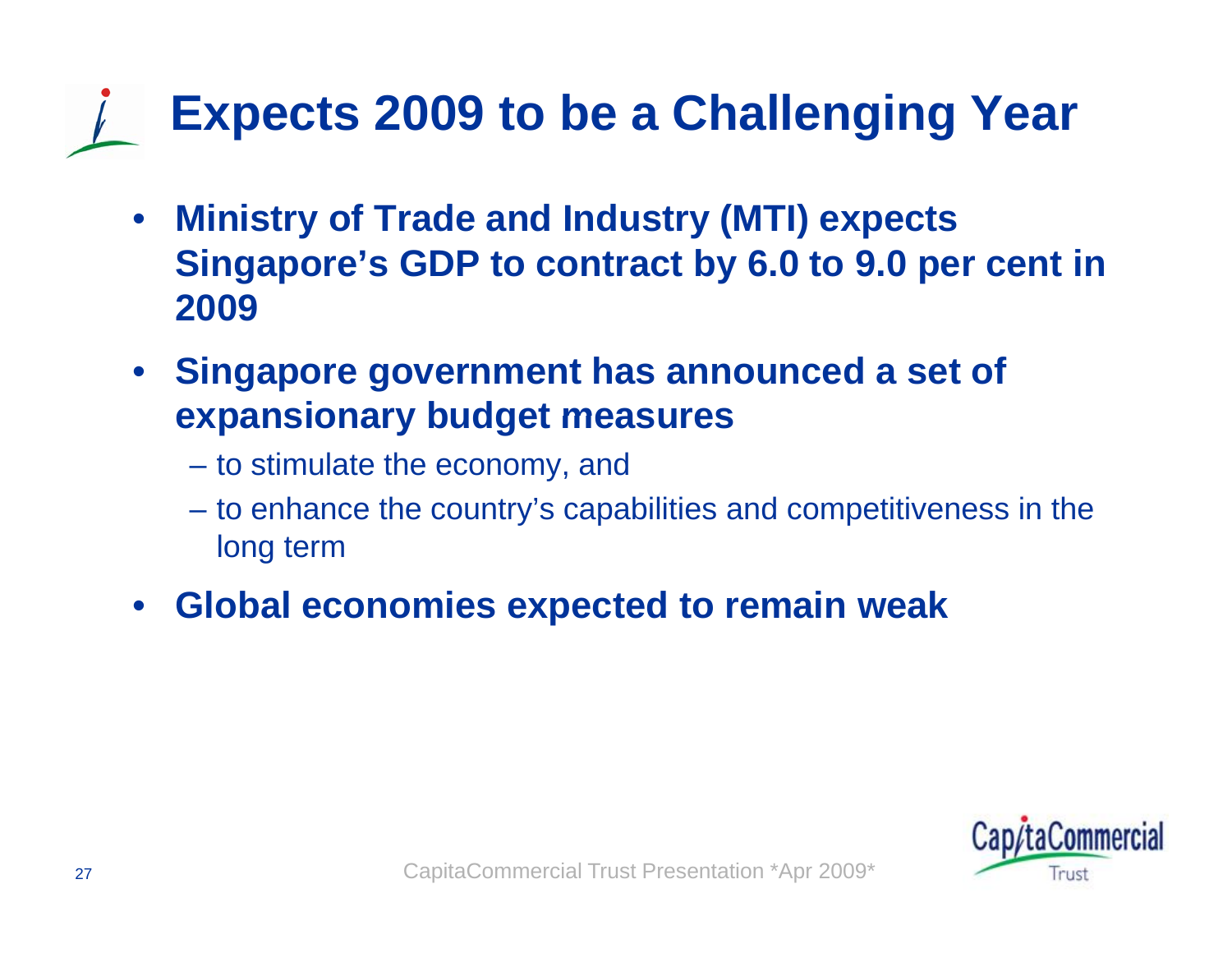## **Singapore has only 6.7 mil sq ft of Grade A Office**

![](_page_27_Figure_1.jpeg)

#### $\bullet$ • Singapore's Total Office Stock: 72 mil sq ft

•**Total Private Office Stock: 57 mil sq ft (80%)**

![](_page_27_Picture_6.jpeg)

*Source: CBRE, December 2008.*  Note: Downtown Core covers Raffles Place, Marina Centre, Shenton Way and Marina Bay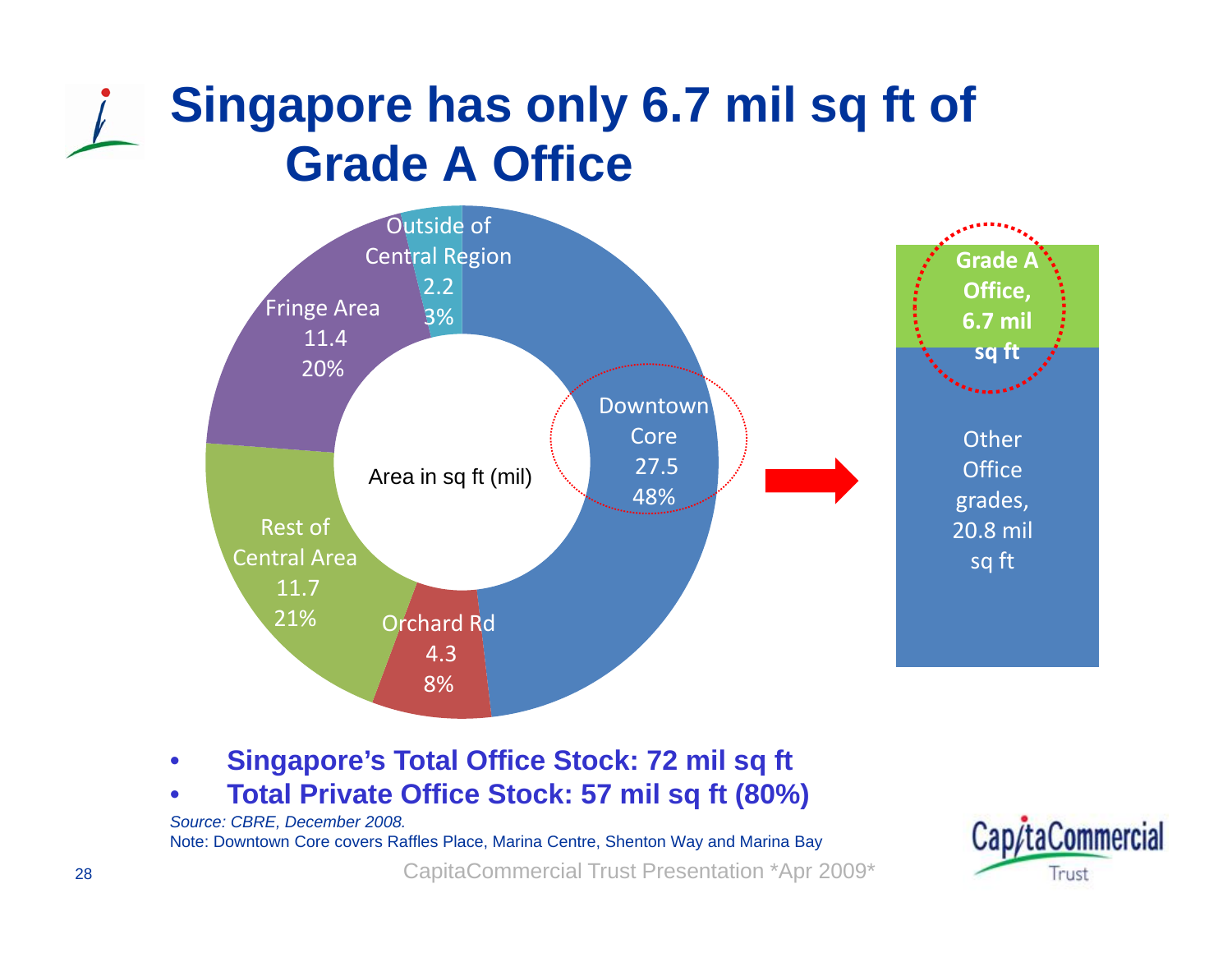### **Uncertain Office Supply from 2011 Onwards – Delay in completion is evident**

• Some future supply have already been pre-committed, e.g. 1.9 mil sq ft in 2010 & 2012 (MBFC)

![](_page_28_Figure_2.jpeg)

**Singapore Private Office Space (Central Area) Singapore**

*Note: Central Area comprises 'The Downtown Core', 'Orchard' and 'Rest of Central Area'. Please see details of supply forecast under Supplementary Information* 

*Source: Consensus Compiled from CBRE &JLL (Apr 09)*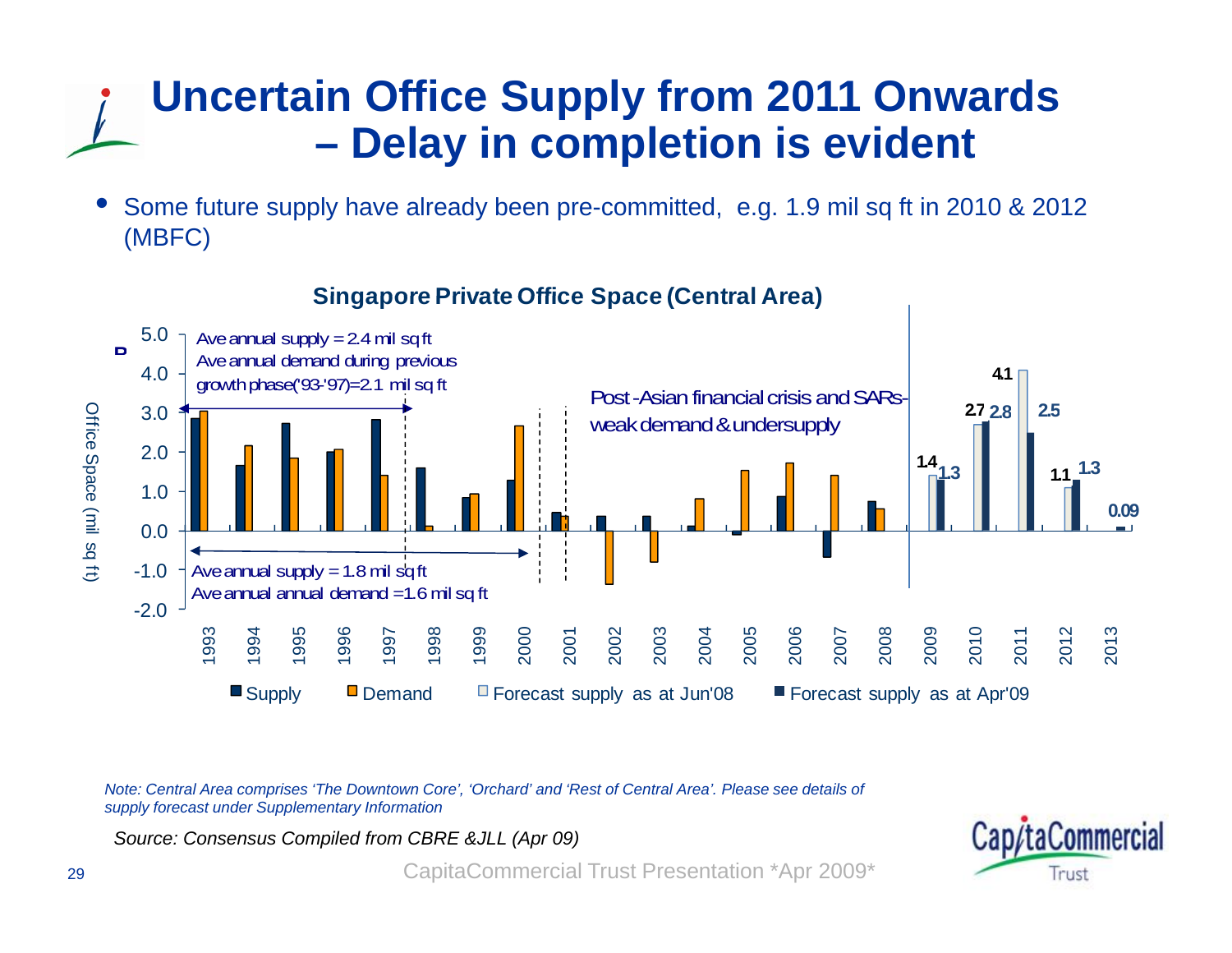![](_page_29_Picture_0.jpeg)

![](_page_29_Picture_1.jpeg)

![](_page_29_Picture_2.jpeg)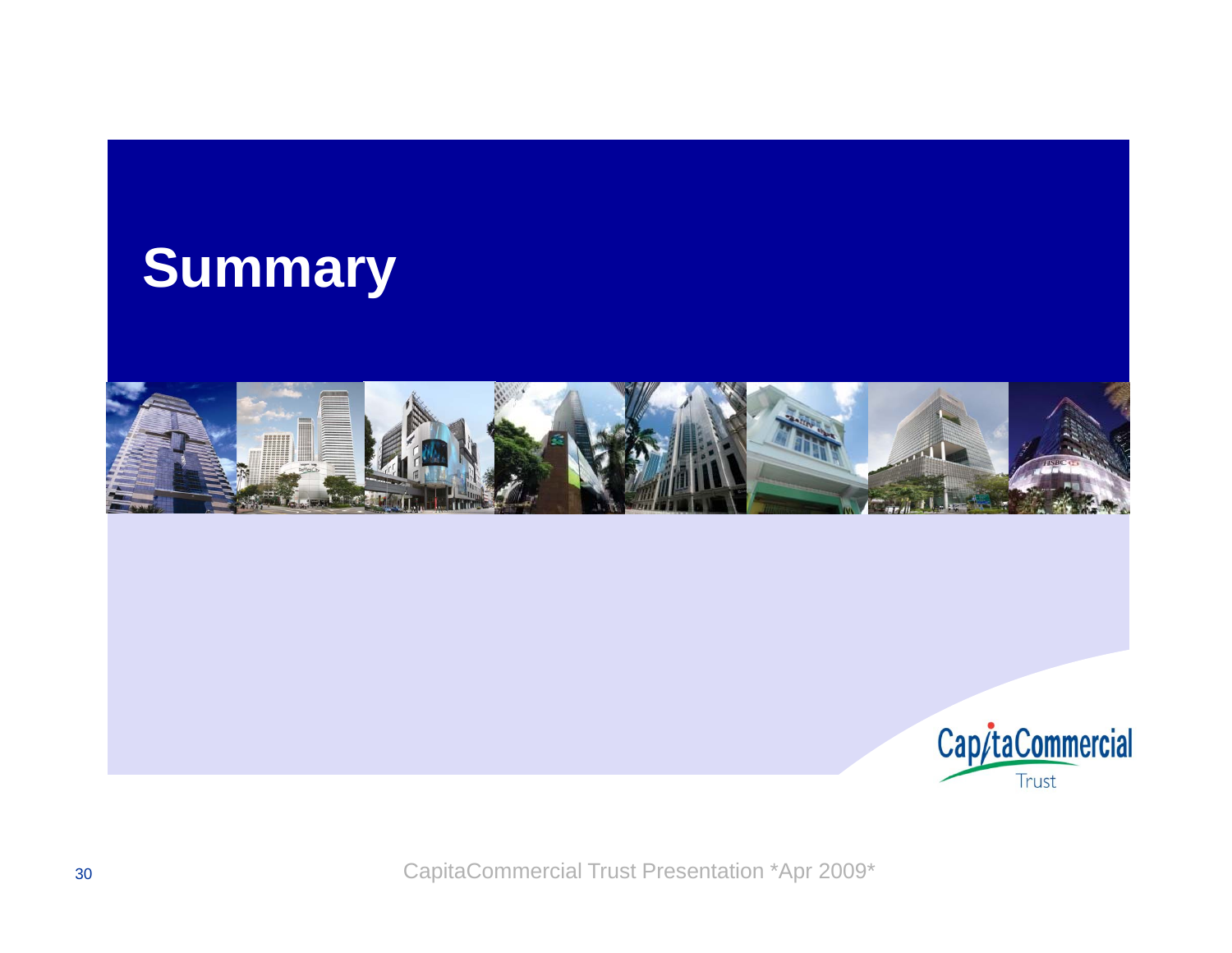### **Almost 90% of 2009's forecast gross rental income(1) locked-in with committed leases**

![](_page_30_Picture_1.jpeg)

Note:

(1) Based on the Forecast Gross Rental Income for the "enlarged portfolio", published in CCT's circular to unitholders dated 9 June 2008

![](_page_30_Picture_4.jpeg)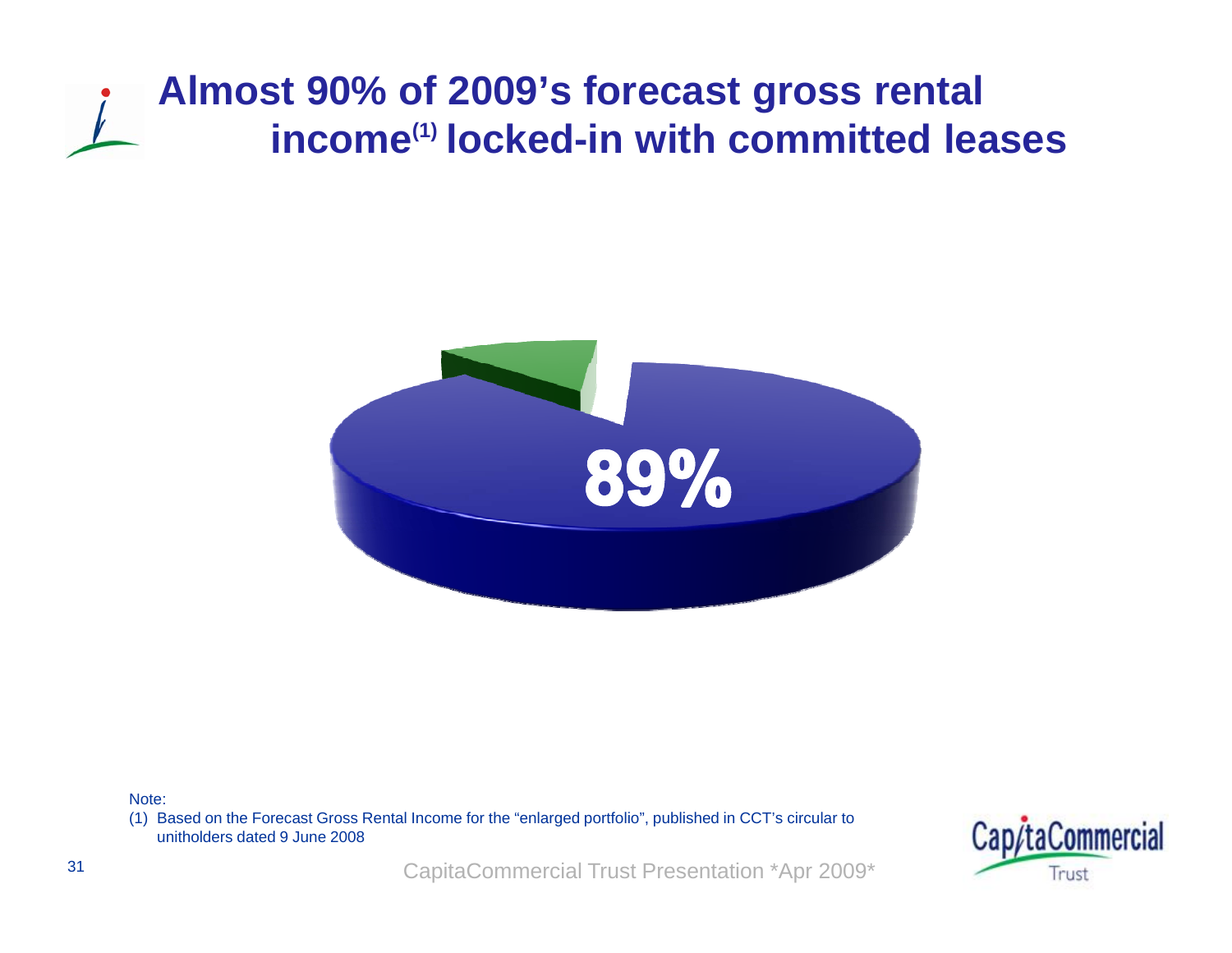![](_page_31_Figure_0.jpeg)

- (3) As stated in the Circular dated 15 August 2006 for the equity fund raising fund of Raffles City
- (4) Based on the forecast shown in the Unitholder Circular dated 5 November 2007 for the acquisition of Wilkie Edge
- (5) The forecast is based on management's forecast shown in the Circular dated 9 June 2008 for the acquisition of One George Street for the period 1 January 2008 to 31 December 2008 and adjusted for the actual date of acquisition of One George Street on 11 July 2008. The acquisition of One George Street was assumed to be completed on 1 July 2008 in the Circular.
- (6) The forecast is based on management's forecast shown in the Circular dated 9 June 2008 for the acquisition of One George Street for the projection year 2009.

![](_page_31_Picture_5.jpeg)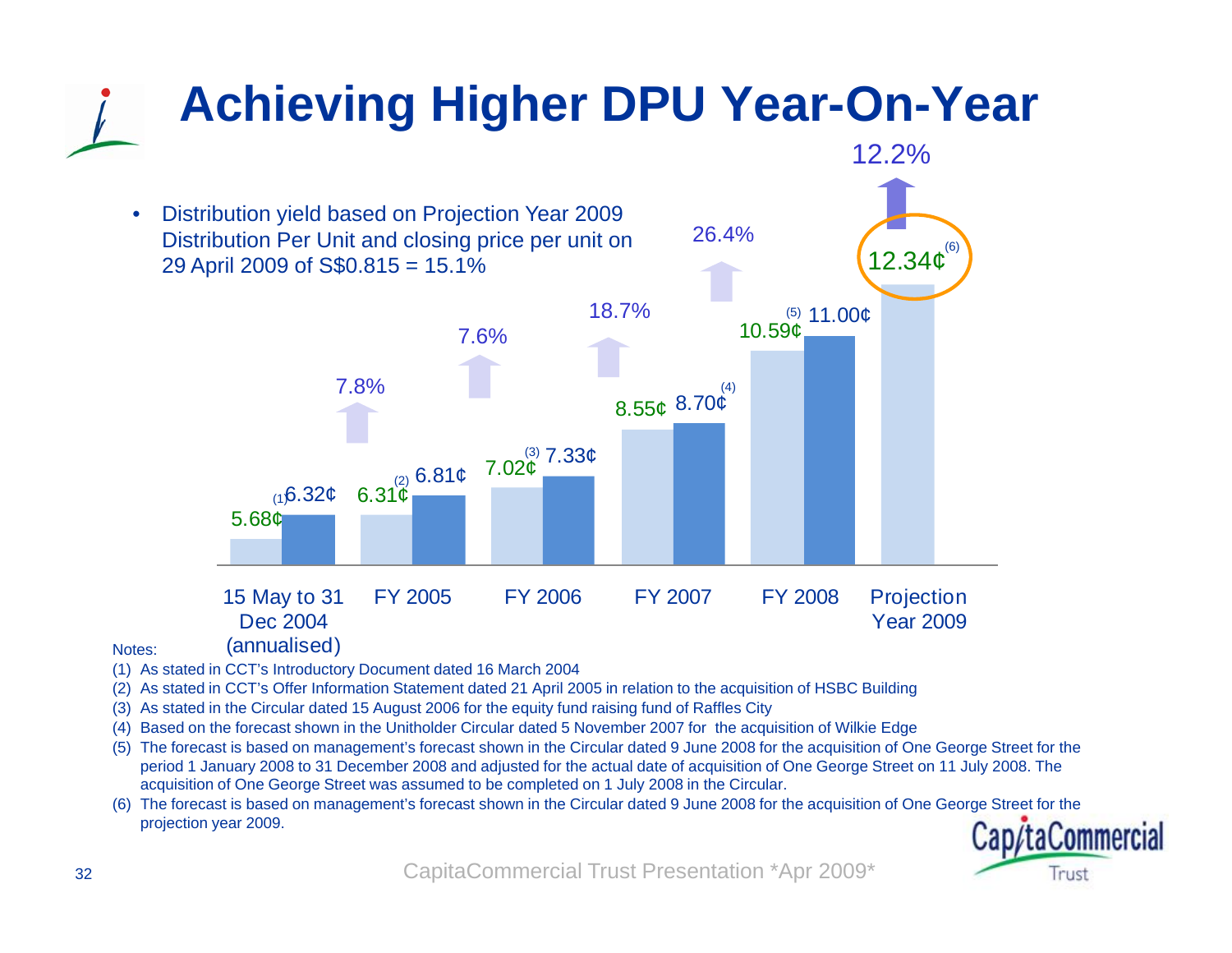### **Focus On Fundamentals**

![](_page_32_Picture_1.jpeg)

![](_page_32_Picture_2.jpeg)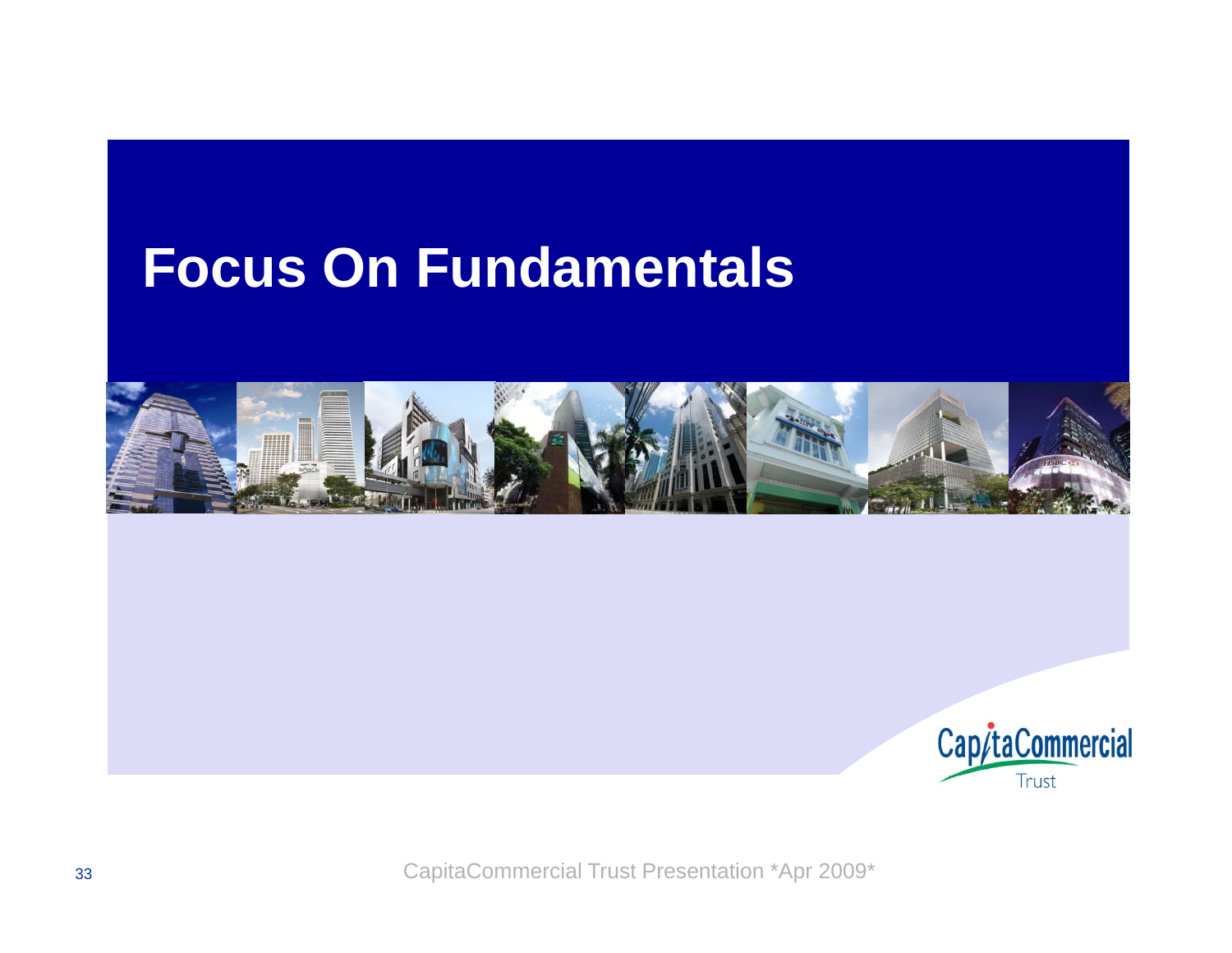# **Strategy for Driving DPU Growth**

![](_page_33_Figure_1.jpeg)

![](_page_33_Picture_2.jpeg)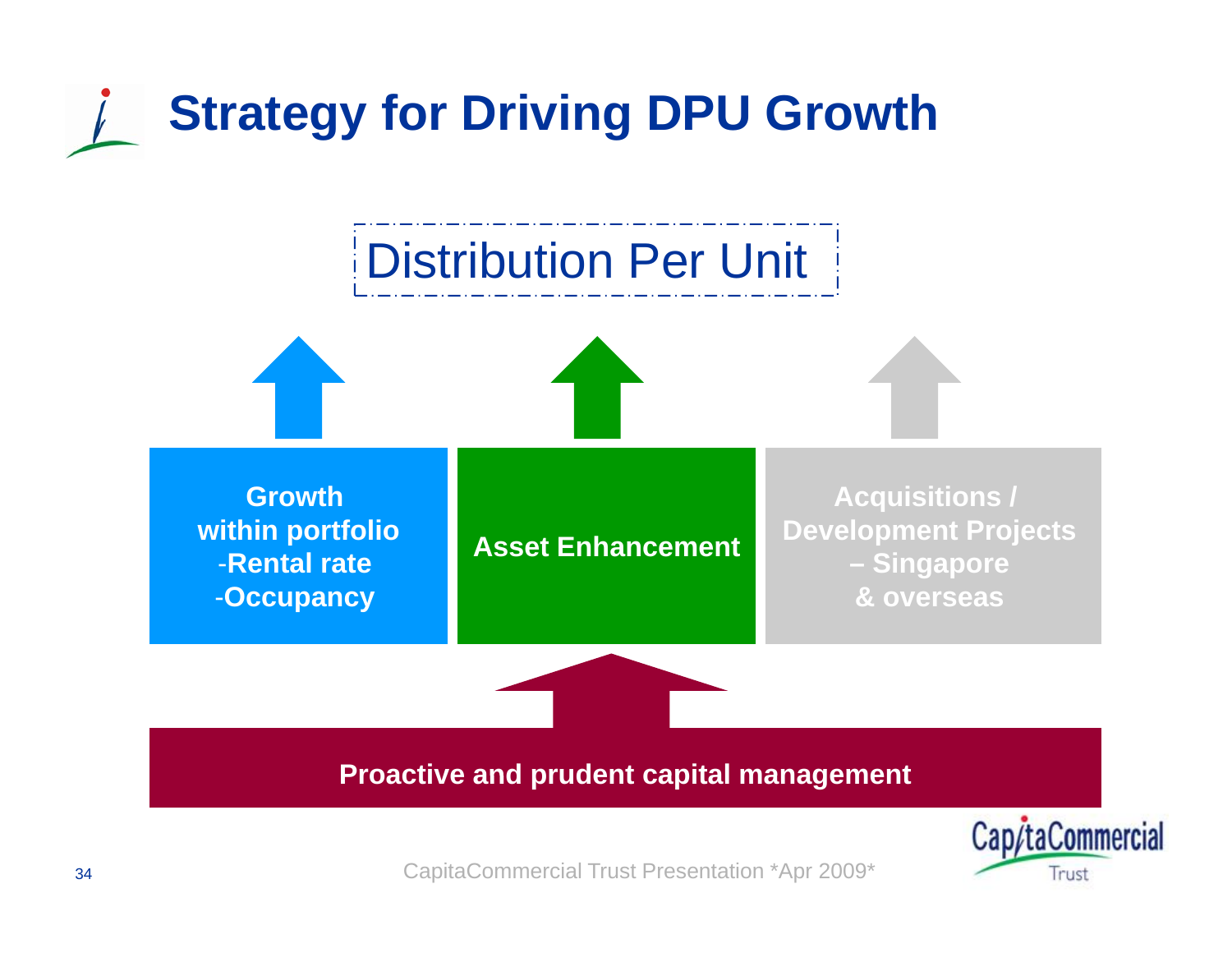![](_page_34_Picture_0.jpeg)

- $\bullet$  **More than 500 tenants (office and retail)**
- •**Tenant retention**
- $\bullet$  **Tenant communication and support**
- $\bullet$  **Managed by professional property manager, C it L d CapitaLand**
	- Awarded ISO 14000 certification
	- Awarded Singapore Service Class (S-Class) certification from Spring Singapore

![](_page_34_Picture_7.jpeg)

![](_page_34_Picture_8.jpeg)

![](_page_34_Picture_9.jpeg)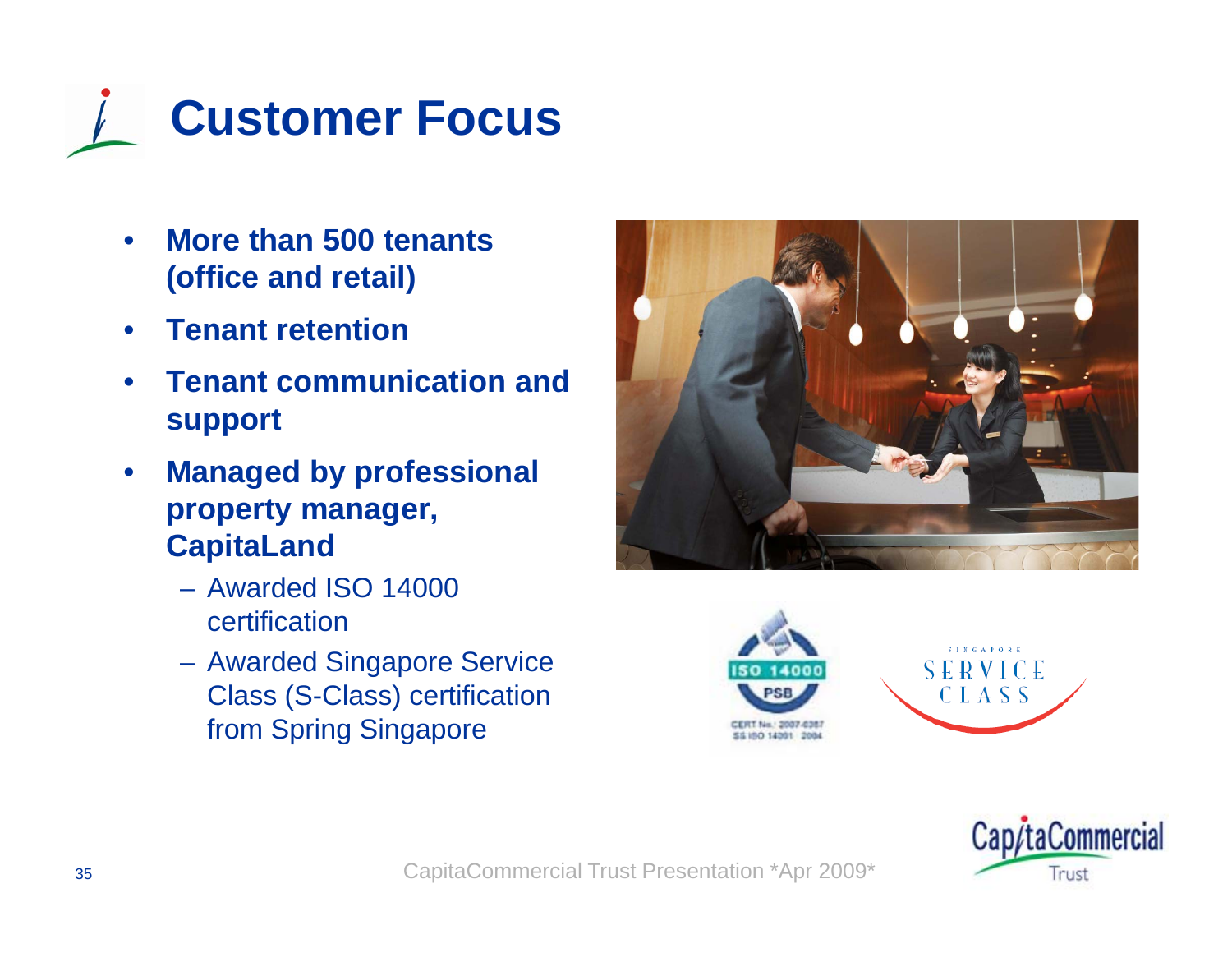![](_page_35_Figure_0.jpeg)

- • **Properties in good location, near to key MRT stations**
- • **O ns commercial area of Owns more than 3 million sq ft**
- $\bullet$  **Lease to quality blue-chip tenants**
- $\bullet$  **Most properties are at least Green Mark certified by the Building and Construction Authority of Singapore**

![](_page_35_Picture_5.jpeg)

![](_page_35_Picture_6.jpeg)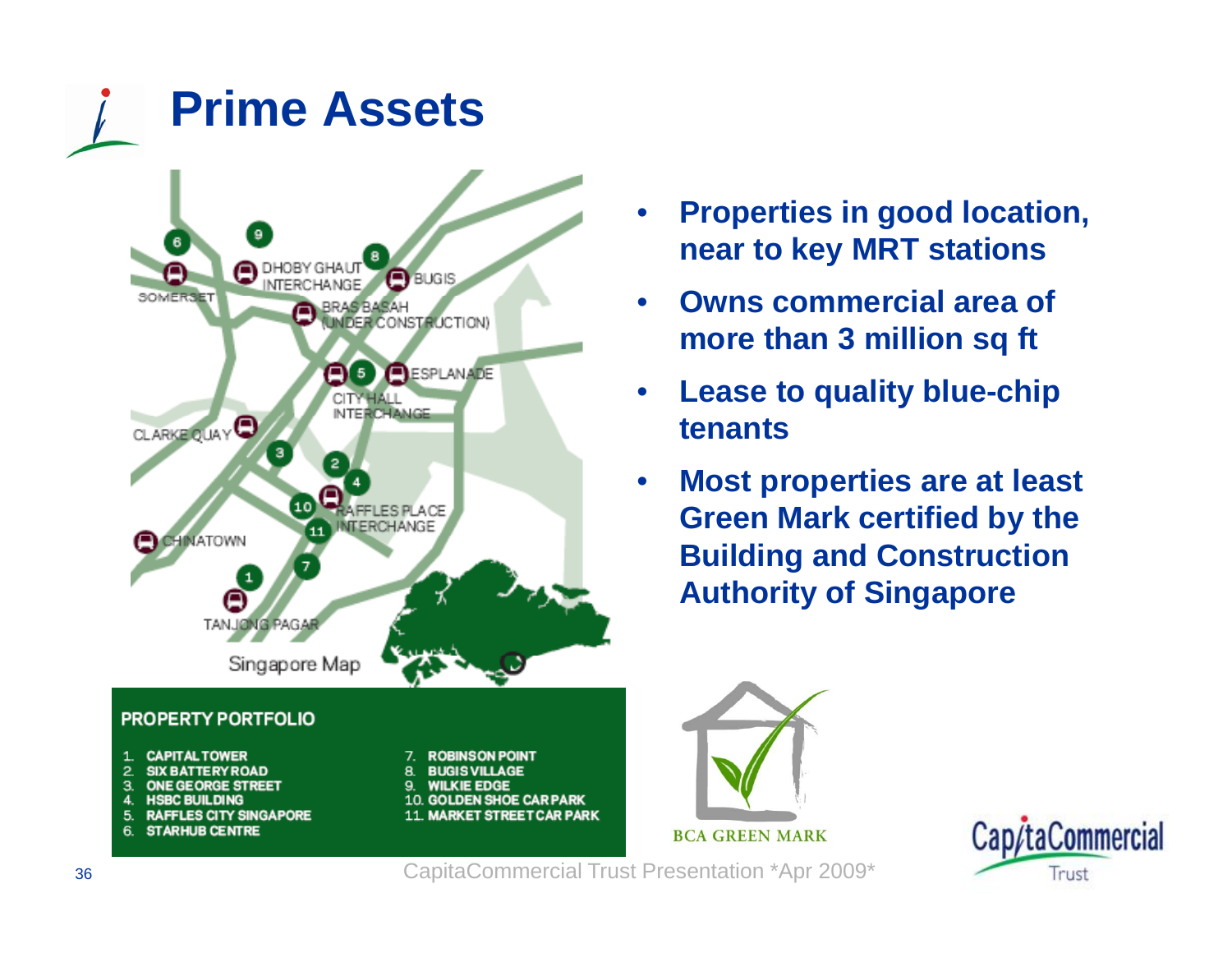## **Supplementary Slides**

![](_page_36_Picture_1.jpeg)

![](_page_36_Picture_2.jpeg)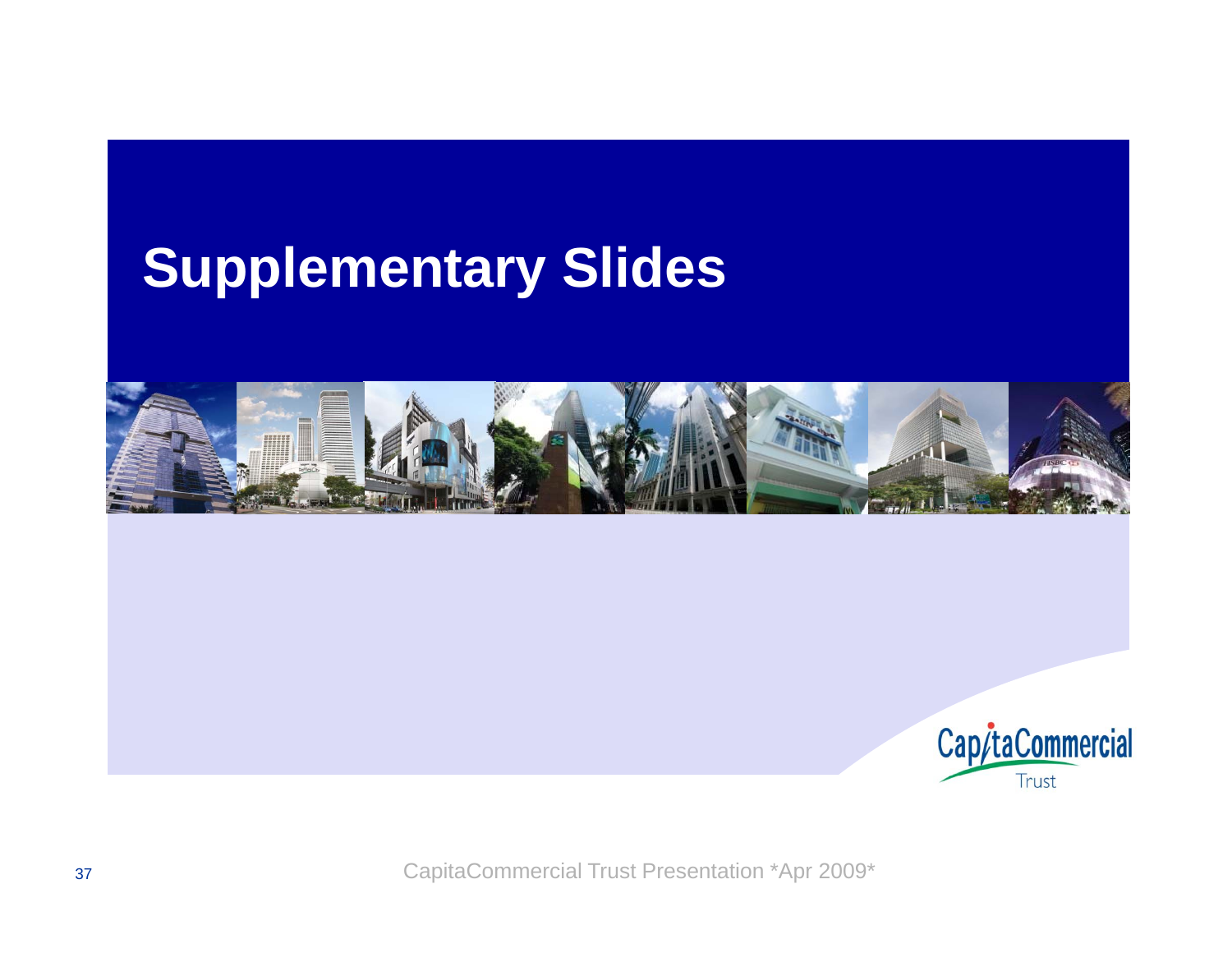# **1Q 2009 Gross Revenue (1) – By Asset**

![](_page_37_Figure_1.jpeg)

(1) One George Street was acquired in July 2008 and Wilkie Edge was legally completed in December 2008. Hence, they do not contribute any revenue for 1Q 2008.

Cap/taCommercial Trust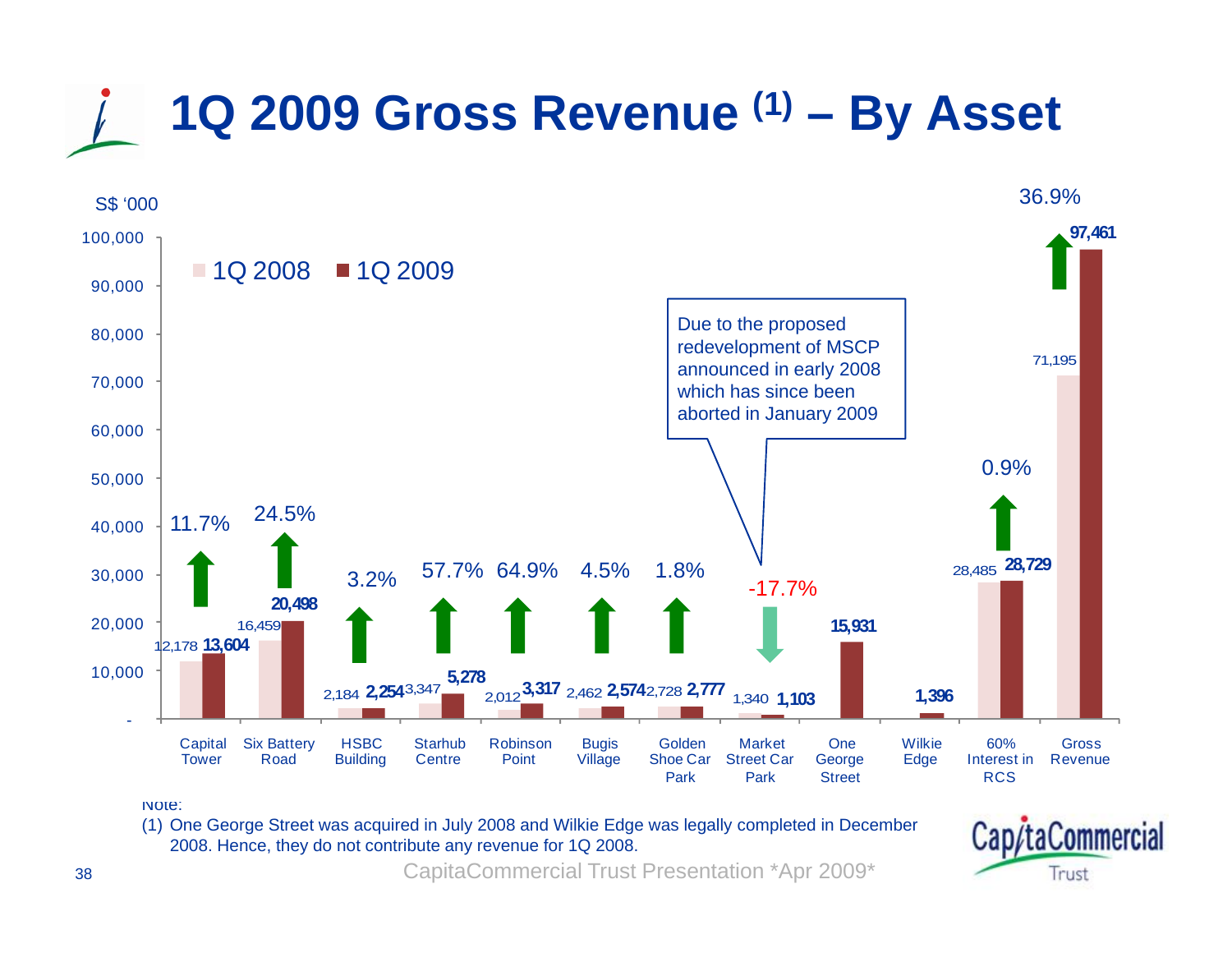# **1Q 09 Net Property Income (1) - By Asset**

![](_page_38_Figure_1.jpeg)

Note:

(1) One George Street was acquired in July 2008 and Wilkie Edge was legally completed in December 2008. Hence, they do not contribute any income for 1Q 2008.

Cap/taCommercial Trust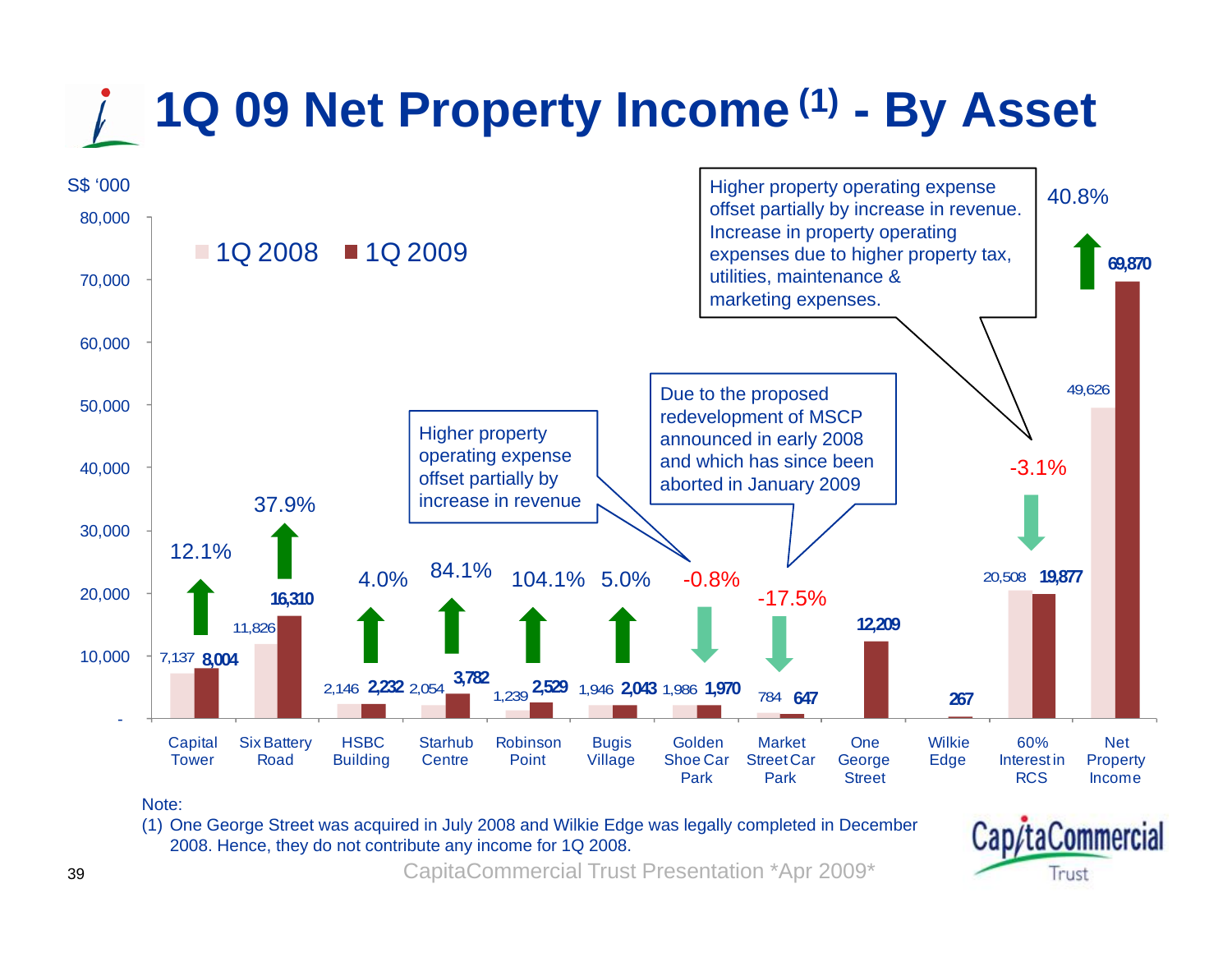# **Consistently Healthy Occupancy Rates**

|                               | 2004  | 2005        | 2006  | 2007  | 2008  | <b>1Q 2009</b> |
|-------------------------------|-------|-------------|-------|-------|-------|----------------|
| <b>Capital Tower</b>          | 94.5  | 100.0       | 100.0 | 100.0 | 99.9  | 99.9           |
| <b>Six Battery Road</b>       | 97.5  | 99.5        | 100.0 | 99.9  | 98.6  | 97.6           |
| <b>Starhub Centre</b>         | 98.1  | 100.0       | 100.0 | 99.0  | 93.1  | 93.1           |
| <b>Robinson Point</b>         | 85.2  | 99.1        | 100.0 | 100.0 | 90.9  | 95.9           |
| <b>Bugis Village</b>          | 92.9  | 92.1        | 95.3  | 99.1  | 96.6  | 96.6           |
| <b>Golden Shoe Car Park</b>   | 100.0 | 85.4        | 98.0  | 96.4  | 100.0 | 100.0          |
| <b>Market Street Car Park</b> | 100.0 | $0.0^{(1)}$ | 95.6  | 95.4  | 82.8  | 69.9           |
| <b>HSBC Building</b>          |       | 100.0       | 100.0 | 100.0 | 100.0 | 100.0          |
| <b>Raffles City</b>           |       |             | 99.5  | 99.3  | 99.9  | 98.9           |
| Wilkie Edge <sup>(2)</sup>    |       |             |       |       | 52.5  | 67.0           |
| <b>One George Street</b>      |       |             |       | 100.0 | 100.0 |                |
| <b>Portfolio Occupancy</b>    | 95.2  | 99.1        | 99.6  | 99.6  | 96.2  | 96.7           |

#### Note:

(1) Market Street Car Park's retail space was closed in November 2005 for asset enhancement work

(2) Wilkie Edge is a new property legally completed in December 2008. The committed occupancy rate for Wilkie Edge was announced to be close to 70% as at 20 January 2009.

![](_page_39_Picture_5.jpeg)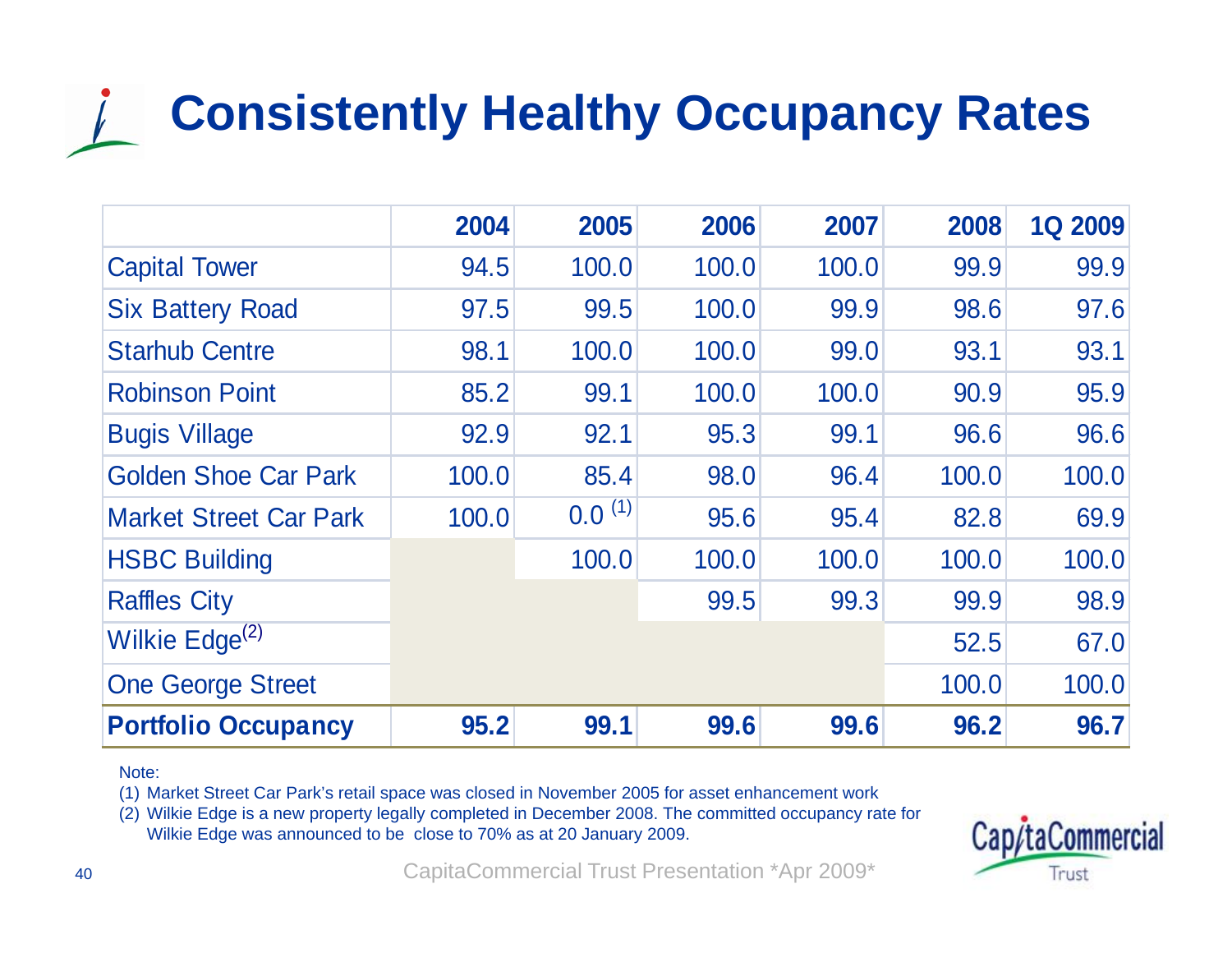# **Details of Forecast Office Supply for 2009**

| <b>Expected</b>   |                                                                                                 |                                                                         | <b>Net Floor</b> | <b>Total Net Floor</b> |
|-------------------|-------------------------------------------------------------------------------------------------|-------------------------------------------------------------------------|------------------|------------------------|
| <b>Completion</b> | <b>Development</b>                                                                              | <b>Location</b>                                                         | Area (sf)        | Area (sf)              |
|                   | 60 Robinson Road (space (space addition to                                                      |                                                                         |                  |                        |
| Q2                | former Overseas Union Bank Building)                                                            | <b>Robinson Road</b>                                                    | 29,753           |                        |
|                   | <b>EFG Bank Building (67 High Street - former</b>                                               |                                                                         |                  |                        |
| Q <sub>2</sub>    | <b>Satnam House)</b>                                                                            | <b>High Street</b>                                                      | 70,200           |                        |
|                   | 2 Havelock Road (Additions & alterations to                                                     |                                                                         |                  |                        |
| Q <sub>3</sub>    | <b>Apollo Centre)</b>                                                                           | <b>Havelock Road</b>                                                    | 20,000           |                        |
| Q <sub>3</sub>    | 78 Shenton Way (South Tower)                                                                    | <b>Shenton Way</b>                                                      | 75,938           |                        |
|                   |                                                                                                 | <b>Anson Road/ Enggor</b>                                               |                  |                        |
| Q <sub>3</sub>    | The Anson (Mapletree)                                                                           | <b>Street</b>                                                           | 320,000          |                        |
|                   | LPB at Scotts / - DB&B subsidiary- Sun                                                          |                                                                         |                  |                        |
| Q <sub>3</sub>    | <b>Venture</b>                                                                                  | Scotts / Anthony Rd                                                     | 126,163          |                        |
| Q4                | <b>Straits Trading Building redevelopment</b>                                                   | <b>Battery Road</b>                                                     | 160,000          |                        |
| Q <sub>4</sub>    | <b>71 Robinson Road</b>                                                                         | <b>Robinson Road</b>                                                    | 238,000          |                        |
|                   | The Spazio (Additions & alterations to                                                          |                                                                         |                  |                        |
| H2                | Dapenso Building)                                                                               | <b>Cecil Street</b>                                                     | 52,817           |                        |
|                   | LPA at Scotts/ (Owner/Tenant: UOB-Kay Hian                                                      |                                                                         |                  |                        |
| 2009              | <b>Trading Pte Ltd)</b>                                                                         | <b>Scotts / Anthony Rd</b>                                              | 119,162          |                        |
| 2009              | Hotel / Office at Kong Cheow Street /<br><b>Merchant Road / New Market Road (Park</b><br>Regis) | Kong Cheow Street /<br><b>Merchant Road / New</b><br><b>Market Road</b> | 42,270           | 1,254,303              |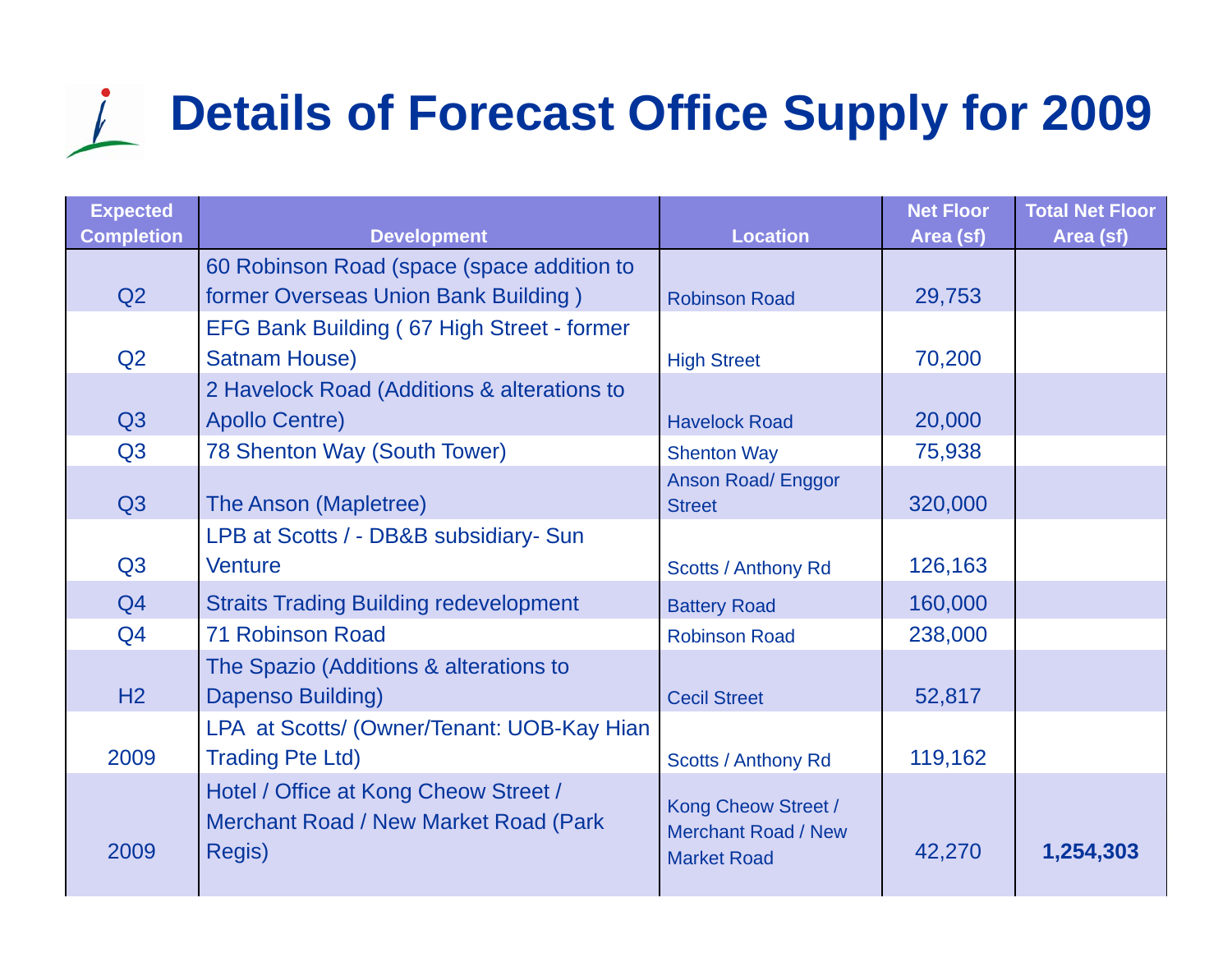# **Details of Forecast Office Supply for 2010**

| <b>Expected</b><br><b>Completion</b> | <b>Development</b>                                  | <b>Location</b>        | <b>Net Floor</b><br>Area (sf) | <b>Total Net Floor</b><br>Area (sf) |
|--------------------------------------|-----------------------------------------------------|------------------------|-------------------------------|-------------------------------------|
|                                      | <b>Tokio Marine Centre (formerly Asia Chambers)</b> |                        |                               |                                     |
| Q <sub>1</sub>                       | redevelopment)                                      | <b>McCallum St</b>     | 133,000                       |                                     |
|                                      |                                                     |                        |                               |                                     |
| Q <sub>1</sub>                       | <b>Twenty Anson</b>                                 | <b>Anson Road</b>      | 209,000                       |                                     |
|                                      | Marina Bay Financial Centre (Phase 1) -             |                        |                               |                                     |
| Q <sub>2</sub>                       | 65.6% pre-committed                                 | <b>Marina Bay</b>      | 1,600,000                     |                                     |
|                                      | 50 Collyer Quay (OUH & CAAP                         |                        |                               |                                     |
| Q3                                   | redevelopment)                                      | <b>Collyer Quay</b>    | 411,992                       |                                     |
|                                      | Mapletree Business City (previously known as        |                        |                               |                                     |
|                                      | Alexandra Business Park - Office Block only)        |                        |                               |                                     |
| Q <sub>3</sub>                       | - some pre-commitment have been secured             | Alexandra/Harbourfront | 401,000                       |                                     |
|                                      | North Bridge Road (Owner/Tenant: Kim Eng            |                        |                               |                                     |
| 2010                                 | Holdings' HQ)                                       | <b>City Fringe</b>     | 50,000                        | 2,804,992                           |

![](_page_41_Picture_2.jpeg)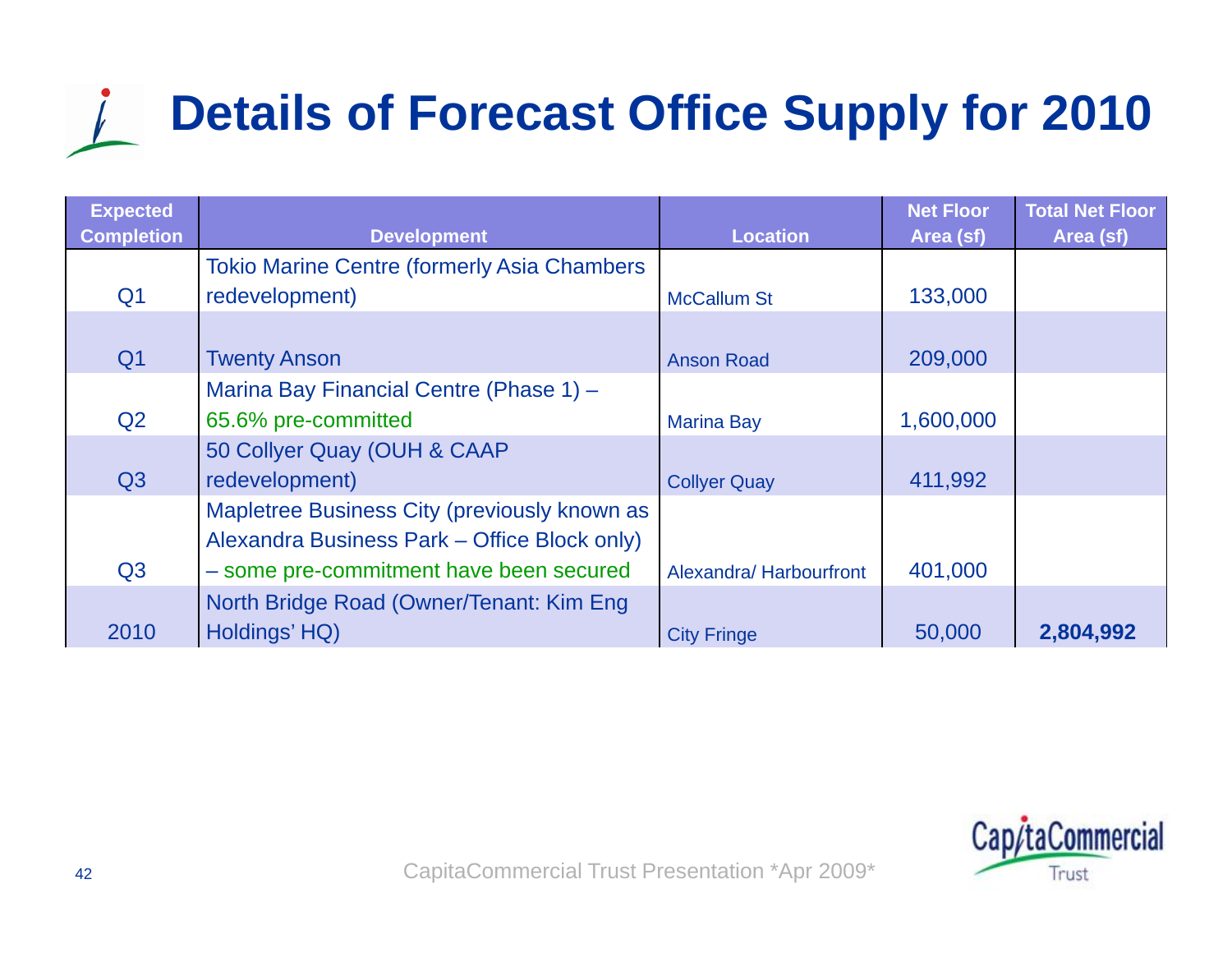## **Details of Forecast Office Supply for 2011 - 2013**

| <b>Expected</b><br><b>Completion</b> | <b>Development</b>                                                | <b>Location</b>                         | <b>Net Floor</b><br>Area (sf) | <b>Total Net Floor</b><br>Area (sf) |
|--------------------------------------|-------------------------------------------------------------------|-----------------------------------------|-------------------------------|-------------------------------------|
| Q1 2011                              | <b>Ocean Financial Centre</b>                                     | <b>Collyer Quay</b>                     | 850,000                       |                                     |
| 2011                                 | 1 Raffles Place (OUB Centre Tower 2)                              | <b>Raffles Place</b>                    | 350,000                       |                                     |
| 2011                                 | Hotel / Office at Upper Pickering Street (Hotel<br>Plaza Group)   | Chinatown                               | 70,084                        |                                     |
| Q3 2011                              | <b>Marina View North Tower only</b>                               | <b>Marina Bay</b>                       | 1,225,127                     | 2,495,211                           |
| 2012                                 | Marina Bay Financial Centre (Phase 2) – 55%<br>pre-committed      | <b>Marina Bay</b>                       | 1,300,000                     | 1,300,000                           |
| 2013                                 | Office / shopping development at Jalan Besar<br>/ Lavendar Street | Jalan Besar / Lavendar<br><b>Street</b> | 93,658                        | 93,658                              |
|                                      | <b>TOTAL FORECAST SUPPLY</b><br>$(2009 - 2013)$                   |                                         |                               | 7,948,164                           |

![](_page_42_Picture_2.jpeg)